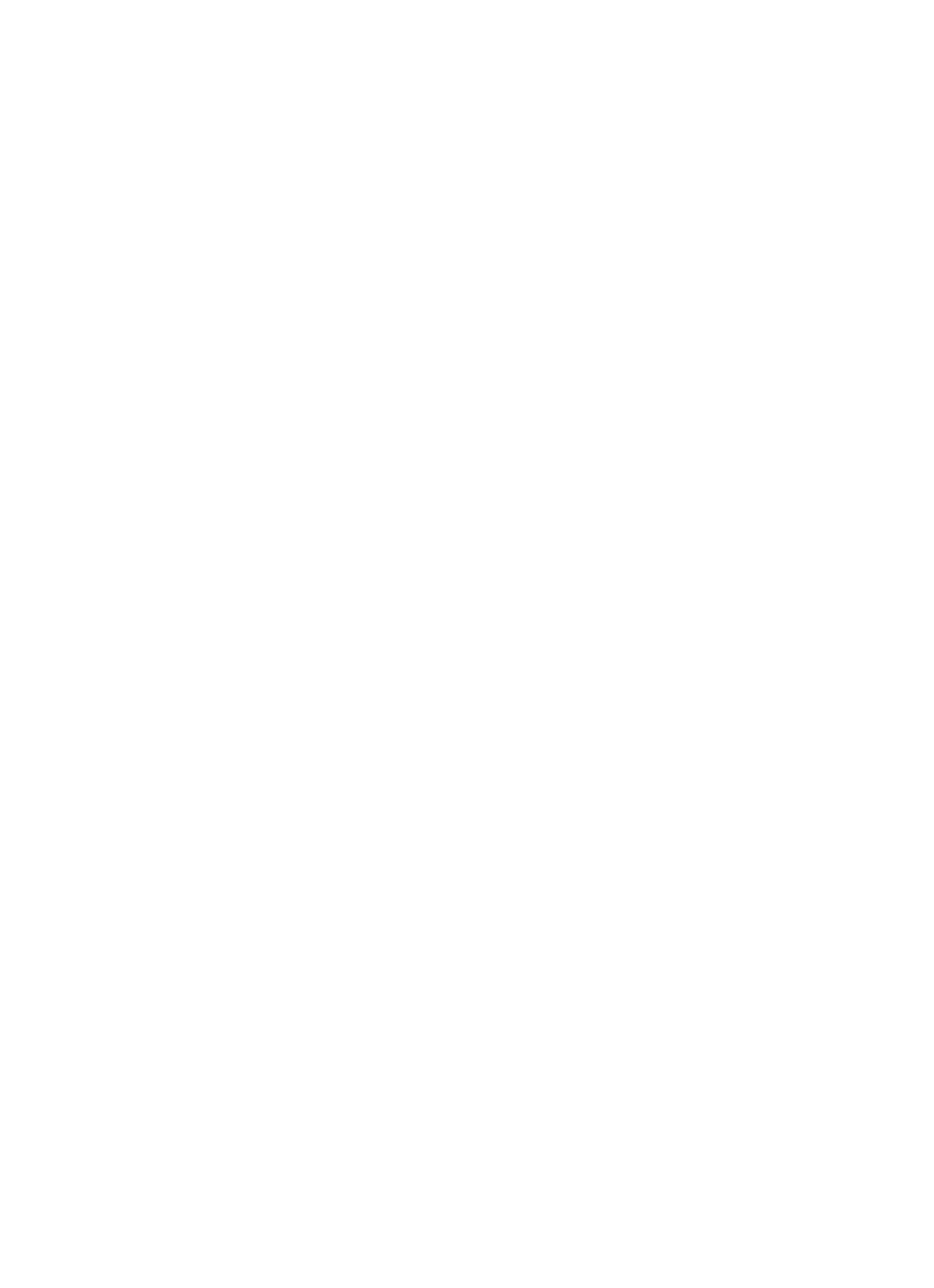# The Equitas Trust

8th Floor, Peninsular House, 36 Monument Street, London EC3R 8LJ Telephone: 020 7648 4510 Facsimile: 020 7648 4514 email: info@equitastrust.com

12 December 2006

Dear Ringword Name,

Only last December I wrote to you on behalf of my fellow Trustees in the lead up to the tenth anniversary of the foundation of Equitas. I ended that letter by saying

"whilst we must continue to prepare for the worst, I am increasingly hoping for the best!"

So we should all be delighted with the transaction with the Berkshire Hathaway subsidiary, National Indemnity, which was announced on 20 October 2006 and about which Hugh Stevenson wrote to you at the time. The agreement signed on 10 November 2006 between Equitas and National Indemnity now brings the "best" within our grasp. Equitas has always had two objectives: true finality; and, if there is a surplus which can be distributed, some return of premium to Reinsured Names. This transaction has the potential to deliver both.

Three more things have to happen before the transaction can be closed, at which point Phase 1 begins. The Financial Services Authority (FSA) in London and the New York Insurance Department must both approve it; and, that done, the Equitas Trustees must also approve it, after consulting Reinsured Names and giving it such other consideration as may be appropriate.

The Equitas Trustees now have the task of informing Reinsured Names of what is proposed; considering their questions; and giving them the opportunity to raise any concerns they may have about whether the transaction is in their interests. At this point the Equitas Trustees see no reasons whatever for not supporting the deal, which has received widespread and enthusiastic endorsement.

To that end, you will find later in this "information document" letters from Hugh Stevenson and Scott Moser and much detailed information about the National Indemnity transaction.

If all goes well, National Indemnity, Equitas and the Equitas Trustees intend to complete the transaction at some point in the New Year and, in any case, before 31 March 2007. We are holding three public meetings for Reinsured Names: in Edinburgh (15 January 2007), Manchester (18 January 2007) and London (19 January 2007). Details are given on the blue card. These will give interested Reinsured Names an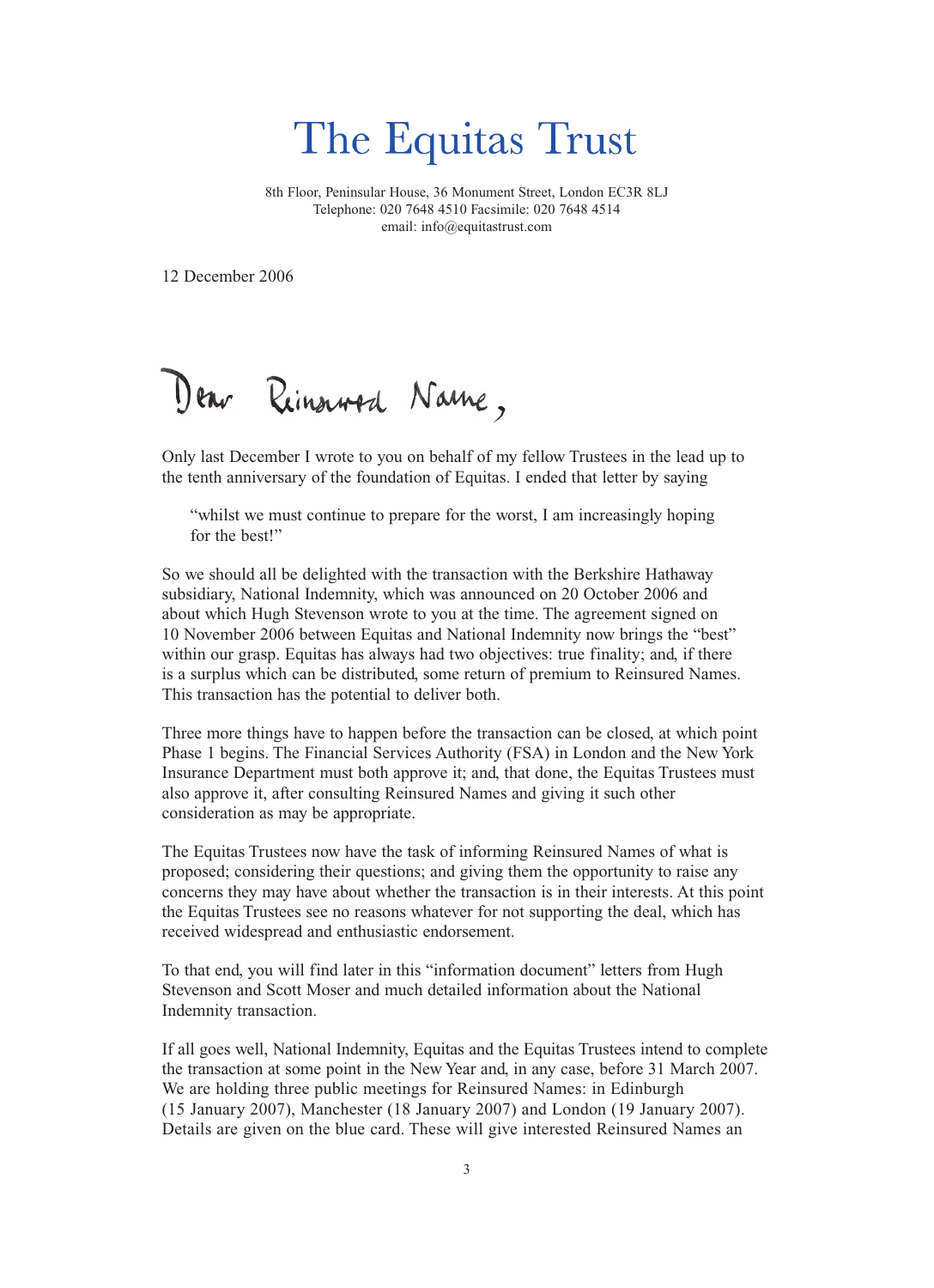opportunity to hear a presentation from the Equitas Trustees and Equitas, and to ask questions. **Please advise Equitas as soon as possible, and in any case by 5 January 2007, if you would like to attend any of these meetings, using the reply-paid blue card enclosed with this document.**

The Equitas Trustees have monitored the negotiation of the agreement with National Indemnity closely and it is our unanimous opinion that this transaction represents good value for money and is in the interests of all Reinsured Names. In particular,

- a. if it comes into effect as proposed by the end of March 2007, Reinsured Names will then achieve practical finality in what is described as "Phase 1", with the inception of a massive reinsurance policy for US\$5.7 billion in addition to the group's existing reserves;
- b. furthermore, if Reinsured Names' 1992 and earlier liabilities can subsequently be transferred as intended to some other entity and Phase 2 then begins, Reinsured Names will, from that point, enjoy true finality (assuming foreign courts recognise the transfer).

The Equitas Trustees, therefore, consider that the position of Reinsured Names has been transformed by this transaction. Moreover, the agreement permits Equitas to invoke appropriate measures to protect the interests of Reinsured Names should the need arise. These are outlined in Part IV, Schedules E and F, of this information document.

Once we have obtained the FSA's approval, it is planned to distribute £50 million as a return premium as soon as possible after the closing date of the transaction when Phase 1 starts.

The information document gives further details of arrangements for the return premium in Part IV Schedule G, including an explanation of how the return premium is calculated and of the adjustment to each Reinsured Name's entitlement which is made to allow for debt credits. This formula was established in 1996 as part of Reconstruction and Renewal. As a rough guide to what Reinsured Names might expect, around half of Reinsured Names should be entitled to £1,000 or more from the initial return premium, before tax.

Even if all goes well, it may take a year or two for Equitas and the Equitas Trustees to complete the Transfer of Business, and more time thereafter to close the Equitas Trust and remaining companies in the Equitas Group and to wind up affairs generally. As that process draws to its close, we expect and hope that a further payment can be made. However, neither its size nor its timing can be estimated precisely.

I should note that no Equitas Trustee will receive any bonus as a result of this transaction, although it is proposed that Richard Spooner and I should receive fees, pursuant to the provisions of the Equitas Trust Deed, for the additional work we have undertaken for the Equitas Trustees and Reinsured Names in relation to the National Indemnity transaction.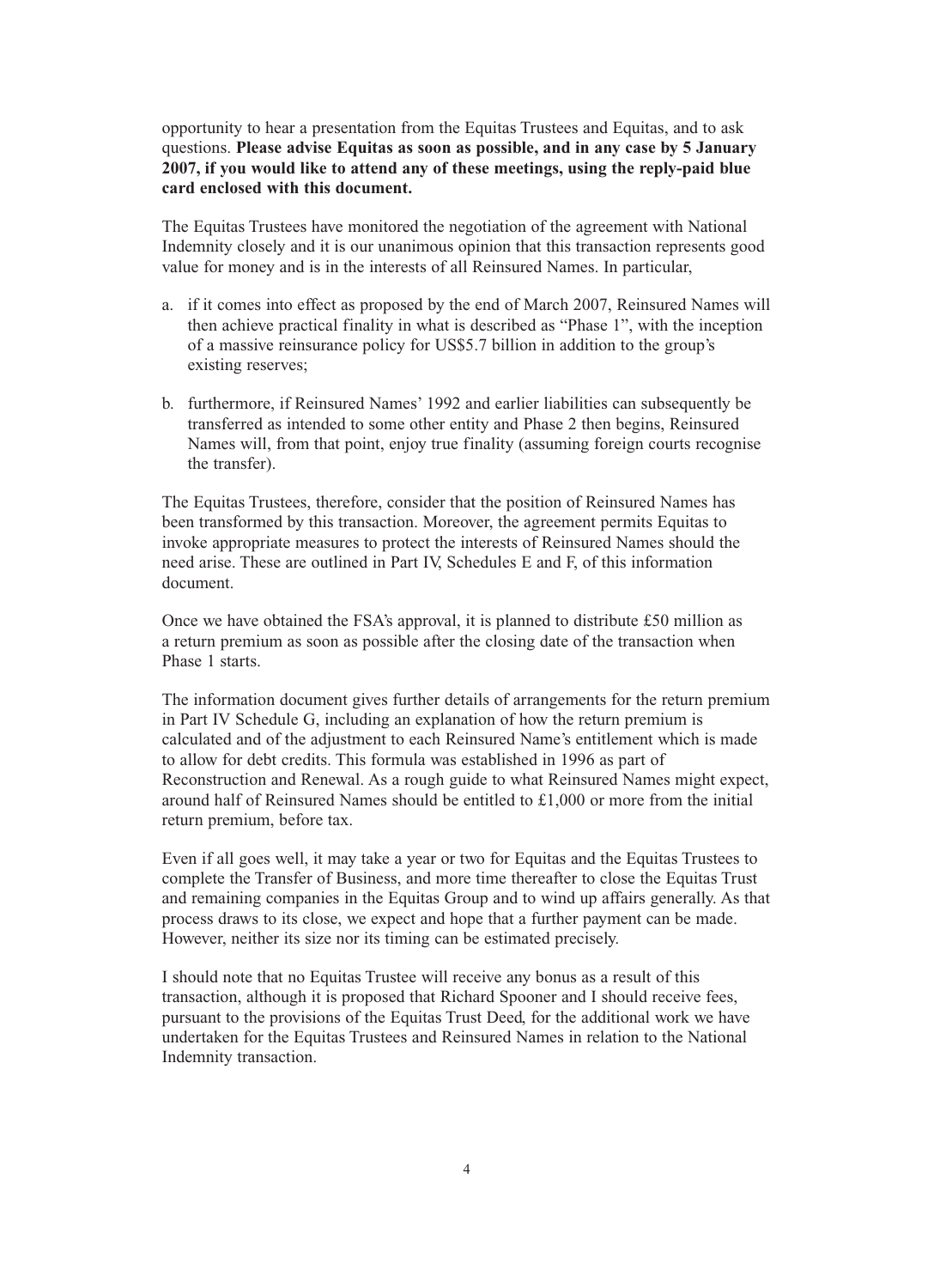I should close by underlining how much all Reinsured Names owe to the exceptional skill, ingenuity and hard work of Scott Moser and his team at Equitas. The record and reputation they have built up over the last decade is the keystone of this transaction, and the Equitas Trustees are delighted to take this opportunity to recognise it. I would also like to thank on all your behalf Hugh Stevenson and all those who have served as directors and officers of Equitas for their contribution.

**To sum up, the Equitas Trustees strongly believe that this transaction is in the interests of all Reinsured Names**. We look forward to seeing you at the Reinsured Names' meetings in January next year.

Your sincerely<br>Anne Raley

**Sir Adam Ridley**

Trustees Sir Adam Ridley *(Chairman)* Michael Deeny *(Deputy Chairman)* David Gilchrist Richard Keeling Richard Spooner Corporate Secretary SG Hambros Trust Company Limited 41 Tower Hill London EC3N 4SG Tel: 020 7597 3112 Fax: 020 7702 3056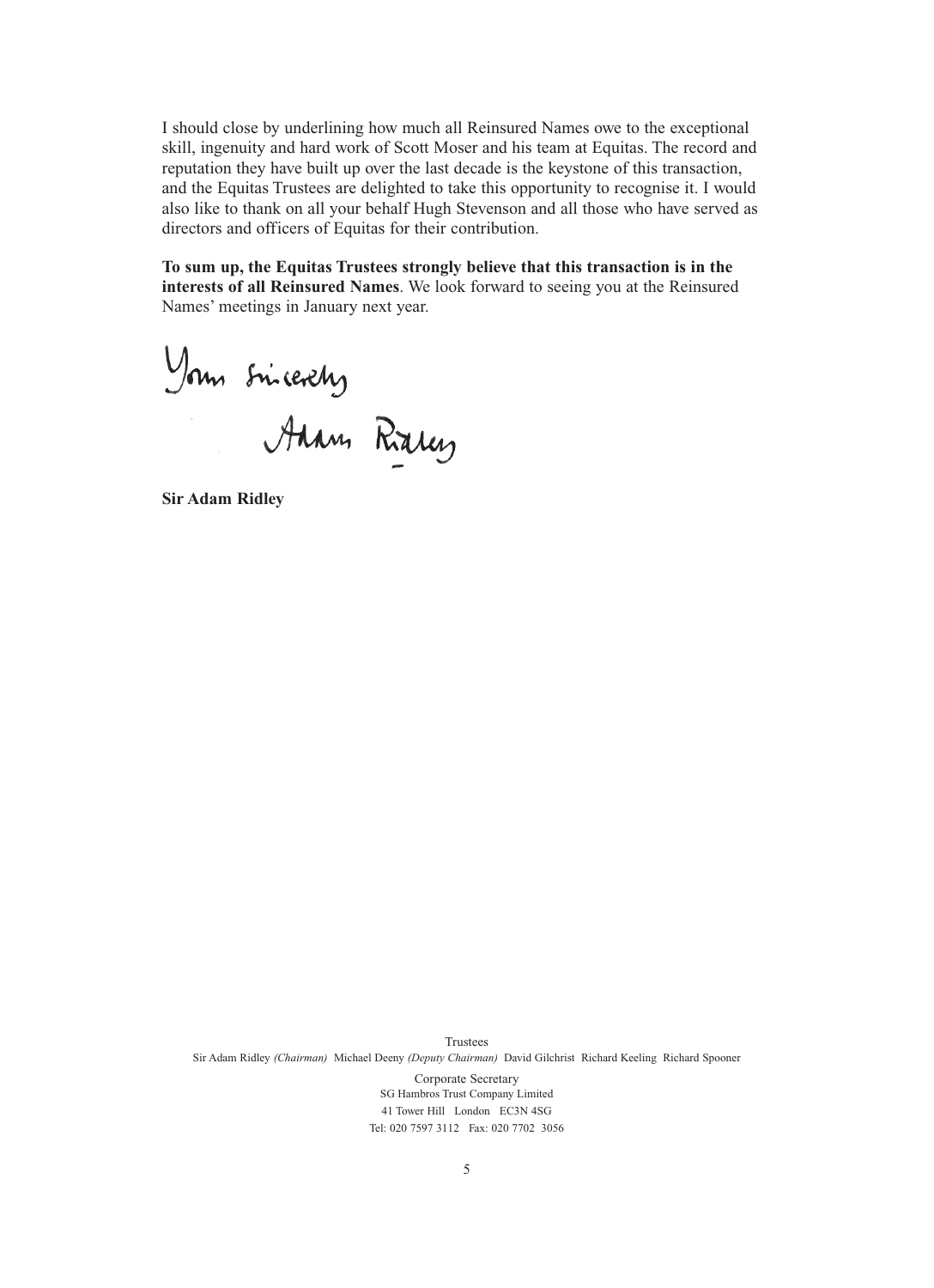

EQUITAS LIMITED 33 ST MARY AXE LONDON EC3A 8LL TEL: 020 7342 2000 FAX: 020 7342 2001

12 December 2006

Reimand Name

In my letter of 20 October 2006 I informed you of our agreement in principle with National Indemnity, a member of the Berkshire Hathaway group.

The agreement in principle is now reflected in a signed document. The agreement is, however, conditional on a number of matters, including certain regulatory approvals, which must be obtained before 31 March 2007. We are now taking the steps required to satisfy the conditions necessary to the finalisation of the agreement.

One such condition is the approval of the Equitas Trustees as shareholders of Equitas Holdings Limited. The Equitas Trustees wish to inform Reinsured Names about the transaction and a letter from the Chairman of the Equitas Trustees, Sir Adam Ridley, forms Part I of this document. As part of this process, three meetings will be held, in Edinburgh, Manchester and London, as set out on the front page. If you wish to attend, I would stress the importance of completing and returning the enclosed blue card by 5 January 2007.

Further details of the transaction are given in the letter from our Chief Executive Officer, Scott Moser, in Part III. Other issues relevant to the transaction are addressed in Part IV.

Equitas and the Equitas Trustees will continue to have a role after the transaction closes, not least to ensure that the run-off of liabilities continues to be managed in the best interests of Reinsured Names (for as long as they have liabilities) and that the interests of Reinsured Names are protected generally throughout all phases of the transaction. Consequently, Equitas will still require a Board of Directors, although with fewer directors than before. I have agreed to serve as Chairman of that board. I am pleased to report that Jane Barker will serve as Chief Executive Officer and a member of the Equitas board after the transaction becomes final. She has stepped down as the Finance Director of Equitas to focus on her new responsibilities and she and I, together with the rest of the continuing Board of Directors, will work with the Equitas Trustees towards completion of the second phase of the transaction.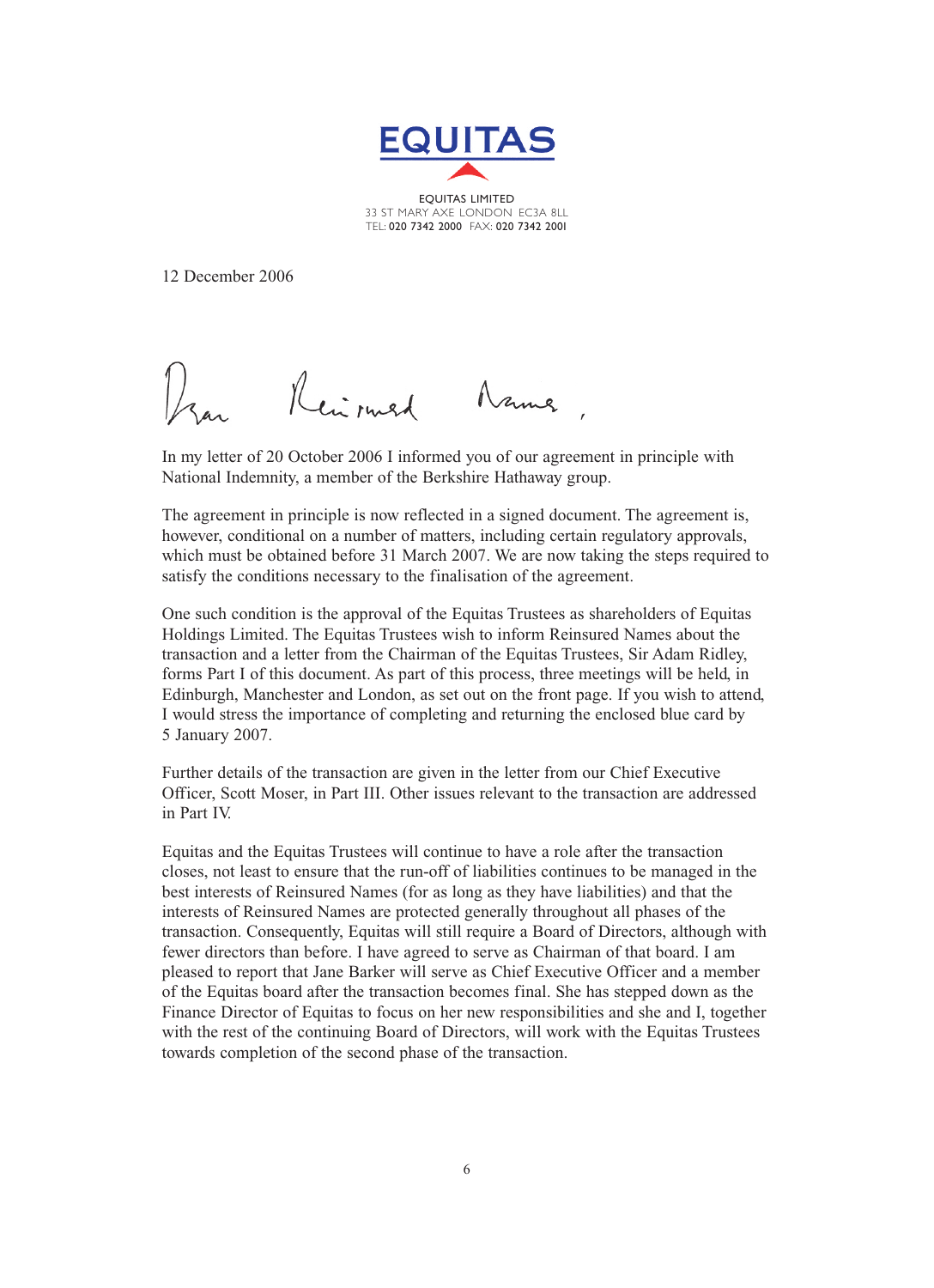Part IV Schedule H of this document sets out details of the compensation which I, as Chairman, and the Non Executive Directors have agreed will be paid to the Executive Directors and to all the staff of the company upon the finalisation of the agreement with National Indemnity, including a special one-off bonus. This special bonus pool totals £15.1 million, of which £10.4 million will be payable to the Executive Directors.

Each of the Executive Directors joined a company with a high risk of failure and each has devoted roughly a decade of the prime years of their careers to Equitas. If at any time Equitas had failed, their careers in the insurance industry would have been seriously compromised. While all too often in business mediocrity, or even failure, is highly rewarded, this is an unquestionable success and those who have achieved it deserve to be compensated for it, particularly as they do not have any equity interest in Equitas. None of the Non Executive Directors (including myself) will receive any payments as a result of this transaction, save that the Equitas Trustees have proposed that Richard Spooner should receive a fee for additional work in his capacity as an Equitas Trustee in relation to the National Indemnity transaction.

I must repeat what I said in my earlier letter. This transaction is wonderful news for Reinsured Names. Equitas has achieved a great deal since it was set up in 1996 but we still face many threats and uncertainties. This agreement with one of the world's largest insurance groups transforms the outlook for Equitas and for Reinsured Names. **The Directors of Equitas recommend it to you unanimously and unreservedly**.

mierely,

**Hugh Stevenson Chairman**

REGISTERED IN ENGLAND REGISTERED NUMBER: 3136296 REGISTERED OFFICE AS ABOVE A full list of directors is available for inspection at the above address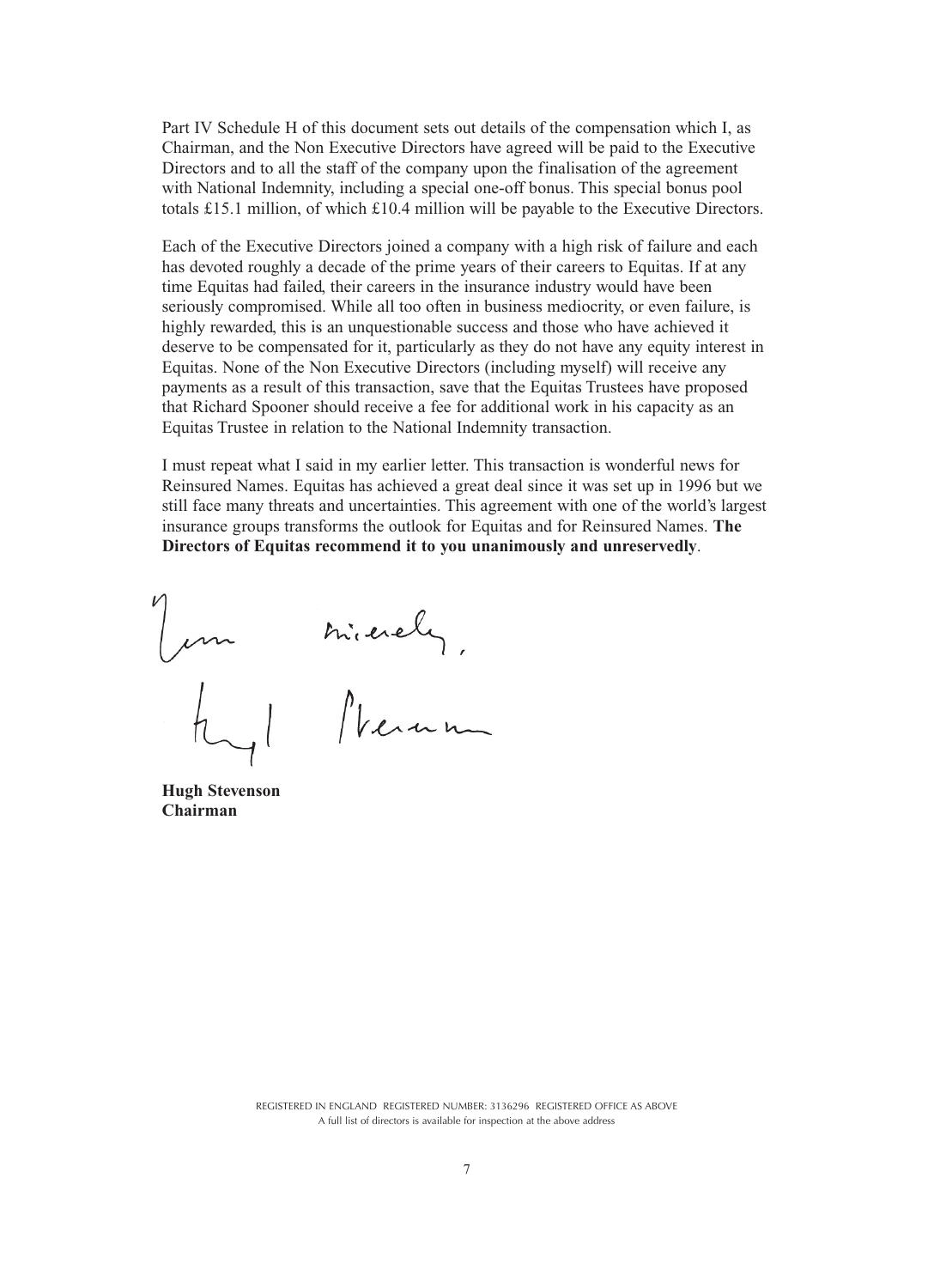

33 ST MARY AXE LONDON EC3A 8LL TEL: 020 7342 2000 FAX: 020 7342 2001

12 December 2006

Dear Remoured Name

In this letter and the other parts of this information document, we aim to give you a full picture of the agreement with National Indemnity and answer the questions that you may have about it.

There are two phases to the transaction. Each of these is described below.

### **Phase 1 – The National Indemnity Reinsurance Agreement**

National Indemnity, part of Berkshire Hathaway (and one of the very few insurance companies with a AAA rating), will reinsure all Equitas' reinsurance obligations and will provide an additional US\$5.7 billion of reinsurance cover over and above the current reserves. National Indemnity will also take on the staff and operations (and all the cost of operations apart from those relating to governance and Phase 2 of the transaction) of Equitas through the acquisition of Equitas' management services company, as explained below. The premium for this reinsurance consists of:

- (i) all of Equitas' existing assets less £172 million; and
- (ii) a contribution of £72 million from the Corporation of Lloyd's.

Phase 1 will come into effect when three conditions are satisfied:

- The Financial Services Authority gives all necessary approvals;
- The Superintendent of Insurance of the State of New York consents to the withdrawal and application of the assets held in the Equitas American Trust Fund towards payment of the premium;
- $\bullet$ The Equitas Trustees approve the agreement.

The agreement will terminate if these conditions are not satisfied by 31 March 2007.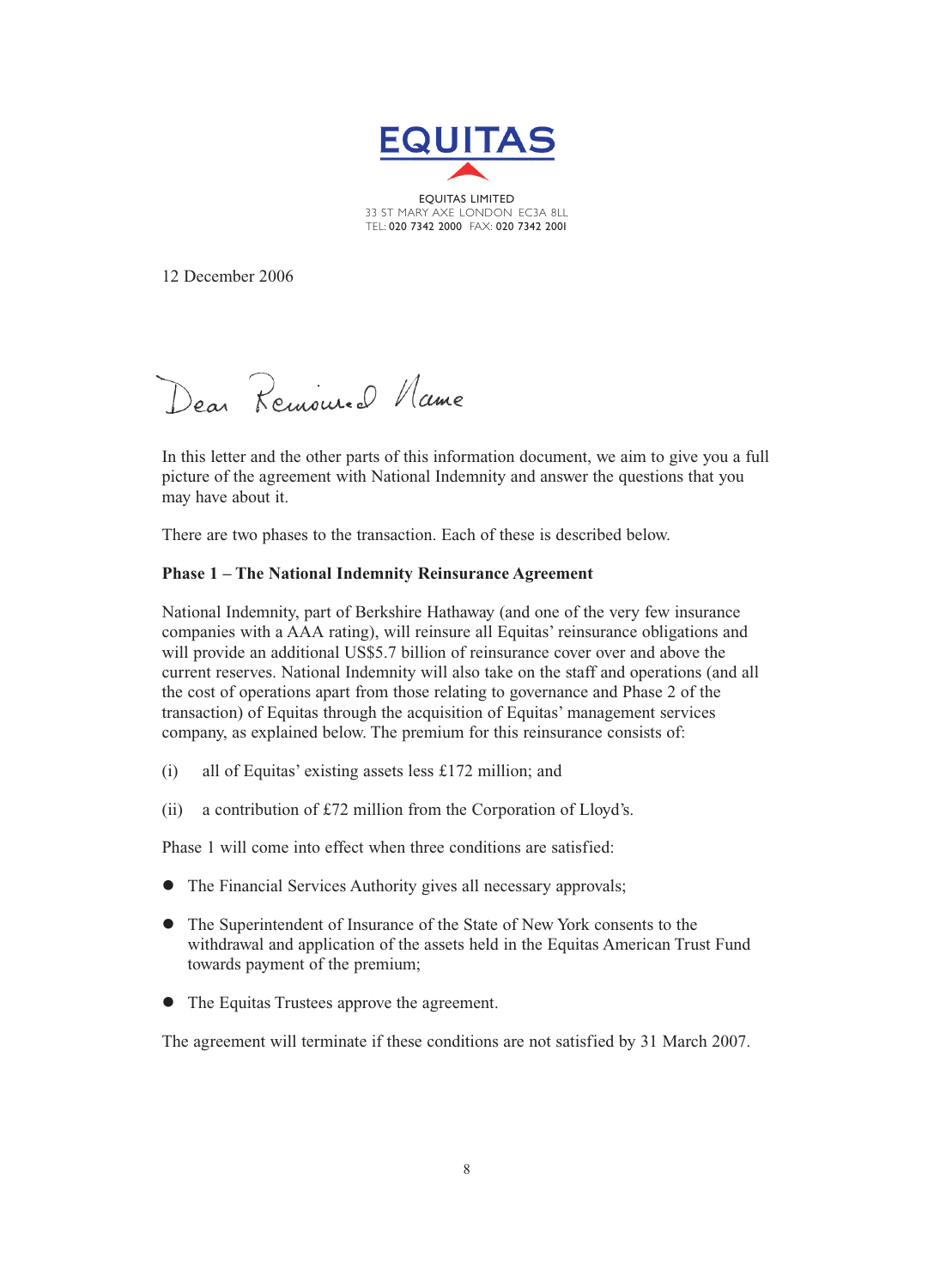The reinsurance cover from National Indemnity amounts to US\$14.4 billion (Equitas' net undiscounted claims reserves of US\$8.7 billion as calculated as at 31 March 2006, plus the US\$5.7 billion additional reinsurance cover) less payments between 1 April 2006 and the effective date of the transaction.

If the three conditions are satisfied, the £172 million of assets left in Equitas at Phase 1 will be allocated as follows:

- £50 million will be paid as a return premium at Phase 1 (subject to the approval of the Financial Services Authority). See Part IV Schedule G.
- Approximately £15.1 million will be paid to the Executive Directors and staff of Equitas as a special one-off bonus. Part IV Schedule H describes the remuneration of Executive Directors and staff, including Long Term Incentive Plan (LTIP) payments. A total of £3.3 million of these LTIP payments will also be paid out of the £172 million of assets left in Equitas at Phase 1. After making allowance for employer's National Insurance contributions and other adjustments, £19.9 million will be payable out of the £172 million.
- Approximately £102 million will remain in Equitas, of which £22 million will be set aside to purchase additional reinsurance cover at Phase 2. It is hoped that most of the balance of £80 million will ultimately be payable to Reinsured Names, although future governance costs and the legal and other transaction costs associated with Phase 2 must also be paid out of these retained funds.

Phase 1 of the transaction provides very significant additional reinsurance cover to Equitas. However it does not disturb the existing chain of reinsurance established as part of Lloyd's Reconstruction & Renewal (R&R). See Part IV Schedule A. The reinsurance cover purchased is an **additional** asset of Equitas.

Phase 1 is **not** dependent on Phase 2. Reinsured Names will have the benefit of the US\$5.7 billion additional reinsurance cover under Phase 1 (assuming the transaction closes) whether or not Phase 2 is successfully implemented.

### **How the run-off will be managed**

The run-off will be managed by Equitas Management Services Limited (EMSL). EMSL is the management services company in the Equitas Group which employs the Equitas staff and which makes premises and other facilities available to Equitas. As part of the transaction, EMSL will be transferred in its entirety to the National Indemnity Group. The costs of EMSL, which we usually refer to as the operating expenses of Equitas, will be met by National Indemnity.

EMSL will manage the run-off as agent for Equitas. National Indemnity currently expects the run-off to be managed in London by essentially the same people and in essentially the same way as at present, although following the transaction the name of EMSL will be changed.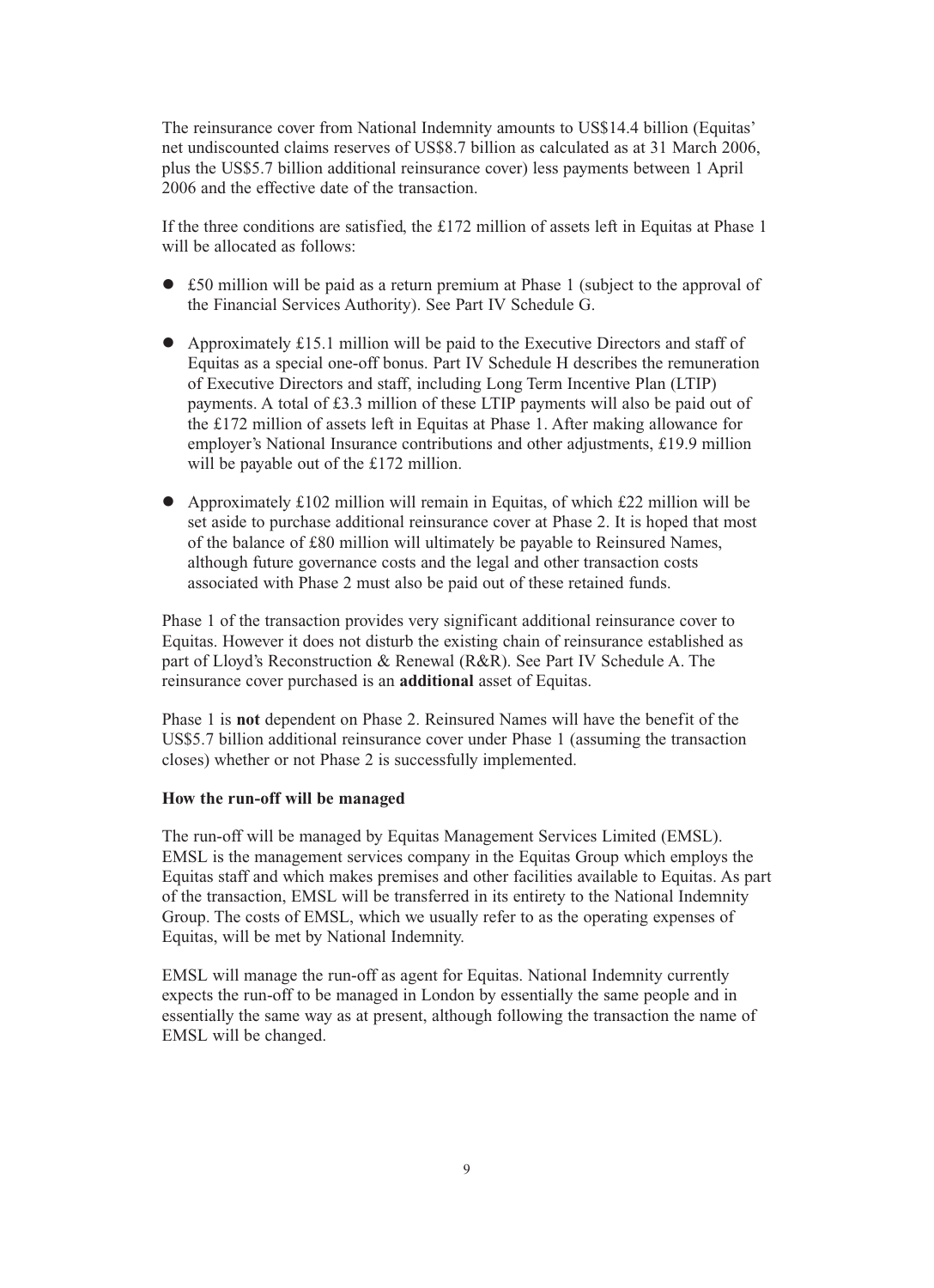Since Reinsured Names remain ultimately responsible for their insurance liabilities before Phase 2 of the transaction, the agreement includes a number of provisions that allow continued monitoring of the run-off and protect Equitas (and thereby indirectly Reinsured Names). In order to carry out those monitoring and protective functions, Equitas and the Equitas Trustees, as shareholders, will continue to have an important role during Phase 1, as detailed in Part IV Schedule E.

In addition, Part IV Schedule F outlines provisions of the agreement that protect Reinsured Names in the event of a deterioration in the financial condition of National Indemnity, as well as giving further details of how the run-off will be conducted.

### **Phase 2 – The Transfer of Business**

Phase 2 involves the transfer of Names' obligations to policyholders to another company, which will be one of Equitas, Equitas Reinsurance or a specially-created insurance company. If completed, this Transfer of Business will achieve our ultimate objective of complete finality for Names (assuming foreign courts recognise the transfer). Part IV Schedule D gives further details on this.

Provided that the Transfer of Business is completed by 31 December 2009, Equitas has an option to purchase up to US\$1.3 billion of additional reinsurance cover from National Indemnity at a maximum cost of £40 million. Lloyd's have committed to pay £18 million which we will use towards the cost of this additional reinsurance cover (in addition to all or part of the £22 million set aside at the time of Phase 1).

The option to purchase the additional reinsurance cover is not available in the unlikely event that Equitas' net undiscounted reserves (inclusive of IBNR) have deteriorated by more than US\$2 billion since 31 March 2006.

The Transfer of Business will be implemented under the provisions of the Financial Services and Markets Act 2000 (FSMA 2000) which govern the transfer of insurance portfolios. This type of transfer is sometimes referred to as a "novation". In our case, amendments to the FSMA 2000 provisions are required to permit those Names who ceased to be underwriting members of Lloyd's prior to December 1996 to participate in the transfer. We hope that the amendments will come into effect by summer 2007. HM Treasury have already published a consultation document on the proposed changes and wrote to Reinsured Names on 15 November 2006 to advise them of the consultation. We intend to prepare for the transfer with a view to implementing Phase 2 as soon as possible after these amendments have been made. More details of the Transfer of Business are given in Part IV Schedule D.

FSMA 2000 requires the Transfer of Business to be approved by the High Court. We cannot guarantee that the High Court will do so. However, we are optimistic that we will obtain the High Court's approval for the Transfer of Business, particularly as the Transfer of Business would enable additional reinsurance cover of up to US\$1.3 billion to be purchased for the ultimate benefit of policyholders.

Provided the Financial Services Authority agrees, a second return premium is contemplated following the Transfer of Business. The amount of this payment will, however, depend upon a number of factors that cannot be determined at this point,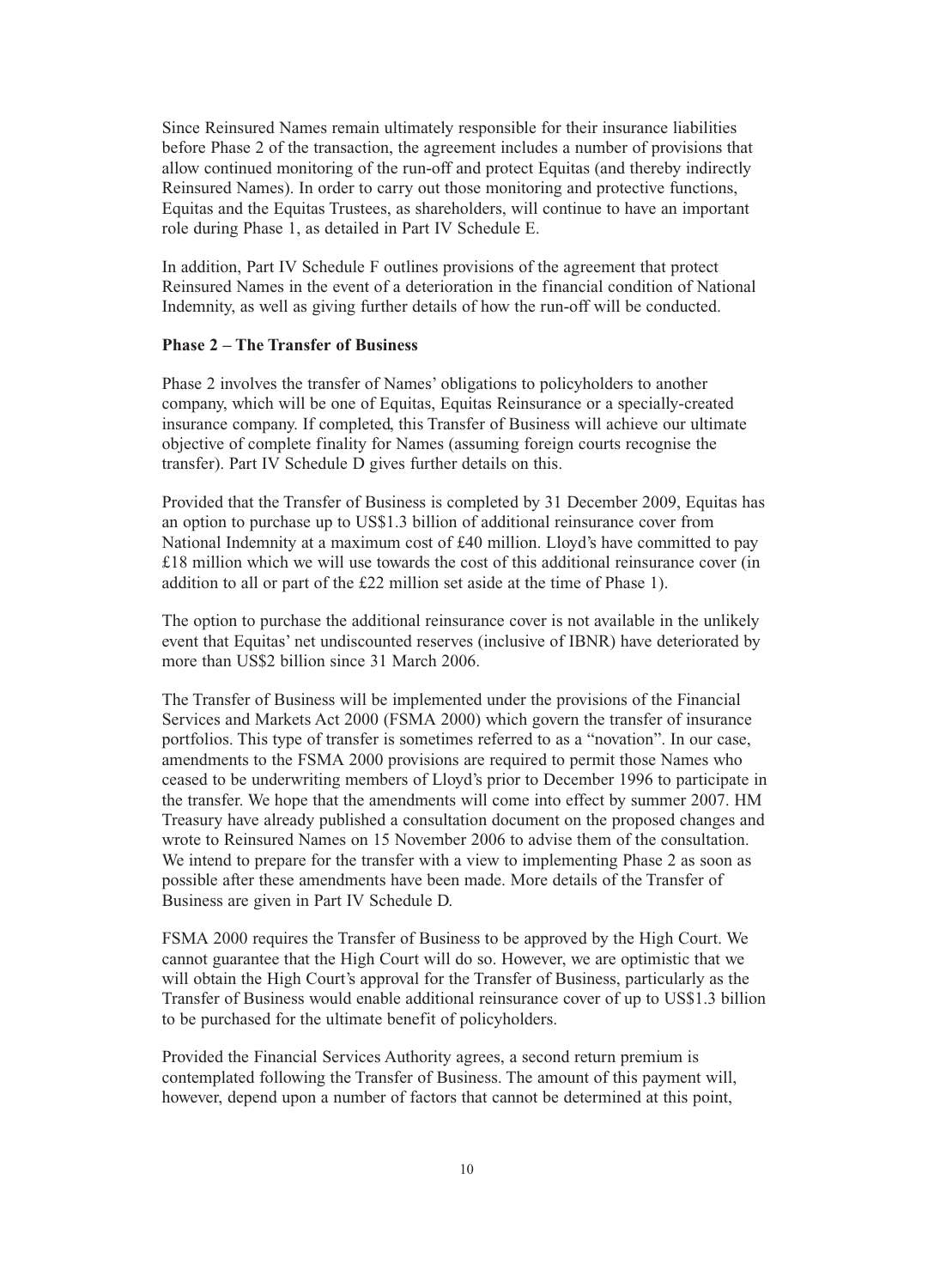including any additional FSA capital requirements or costs incurred by Equitas and the Equitas Trustees during Phase 1.

If it is not possible to pay out all the remaining funds to Reinsured Names immediately following the Transfer of Business, then future payments will be paid as soon as funds can prudently be released (subject to FSA approval).

#### **What happens if the Transfer of Business does not occur?**

If the Transfer of Business does not occur by 31 December 2009, for whatever reason, Lloyd's will still make the additional payment to Equitas of £18 million. Assuming that the run-off is proceeding as planned, we hope to make a second payment to Reinsured Names at that time.

If there is no Transfer of Business, Equitas will need to retain sufficient funds to meet future governance costs. The amount and timing of any additional further payments to Reinsured Names will therefore depend upon a number of factors, including the future capital requirements of Equitas.

#### **Timetable**

An outline of the proposed timetable for both phases of the transaction is set out in Part IV Schedule I.

#### **Questions**

Part V answers a number of questions that Reinsured Names may have about the transaction.

#### **Conclusion**

As Hugh Stevenson said in his covering letter, this agreement is wonderful news for Reinsured Names and we will continue to work diligently toward the finalisation of this transaction. In the meantime, I look forward to seeing many of you at the Reinsured Names' meetings scheduled for January 2007.

Yours Junceiely,

**Scott P. Moser Chief Executive Officer**

REGISTERED IN ENGLAND REGISTERED NUMBER: 3136296 REGISTERED OFFICE AS ABOVE A full list of directors is available for inspection at the above address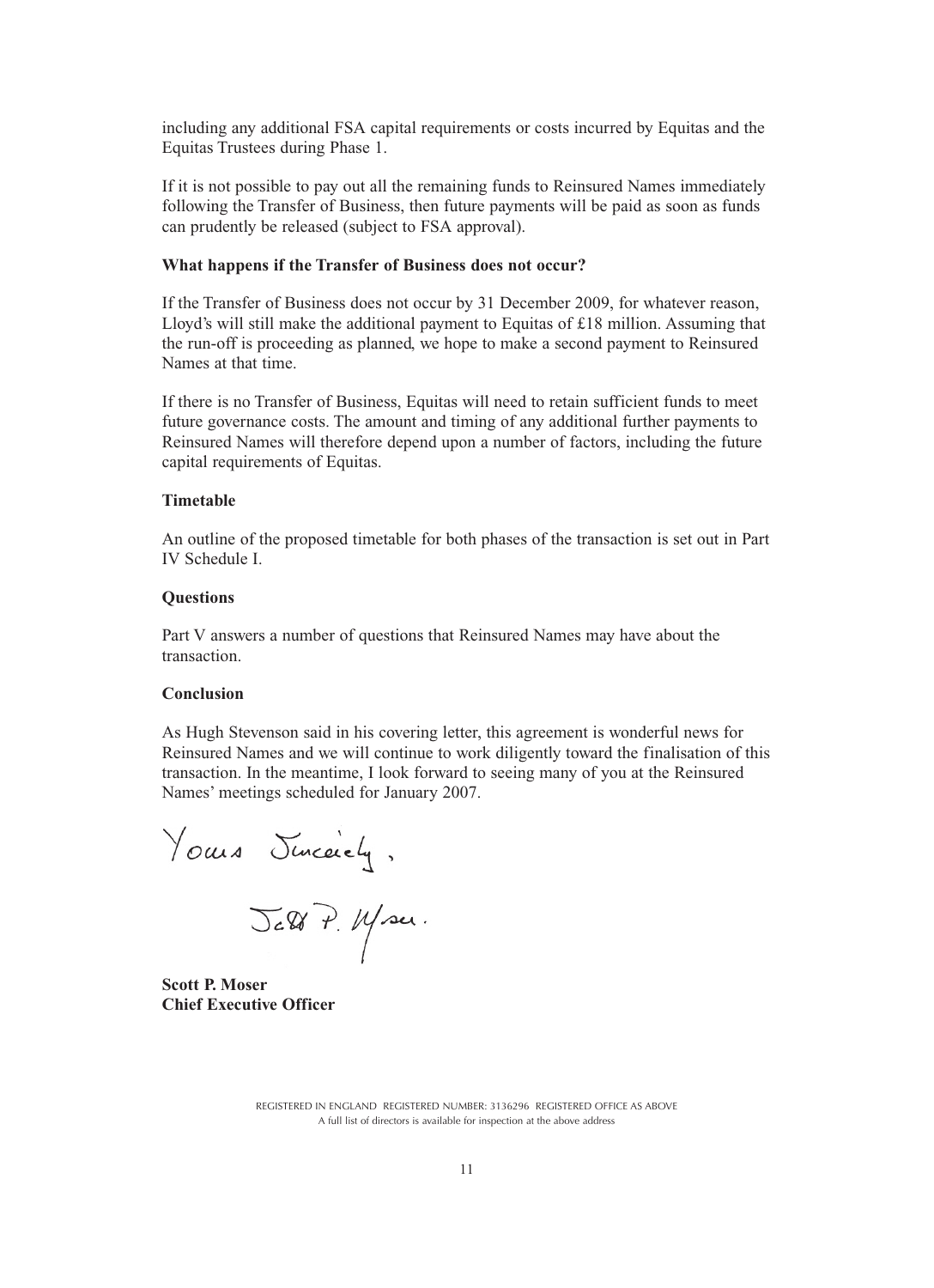### **Part IV**

## **Schedules**

- A The Equitas reinsurance arrangements put in place as part of Lloyd's R&R
- B Who is National Indemnity?
- C "At a glance" summary
- D The Transfer of Business
- E Future governance of the Equitas Group
- F Operation of run-off and financial protection
- G Return premium arrangements
- H Remuneration of Executive Directors and staff
- I Outline of proposed timetable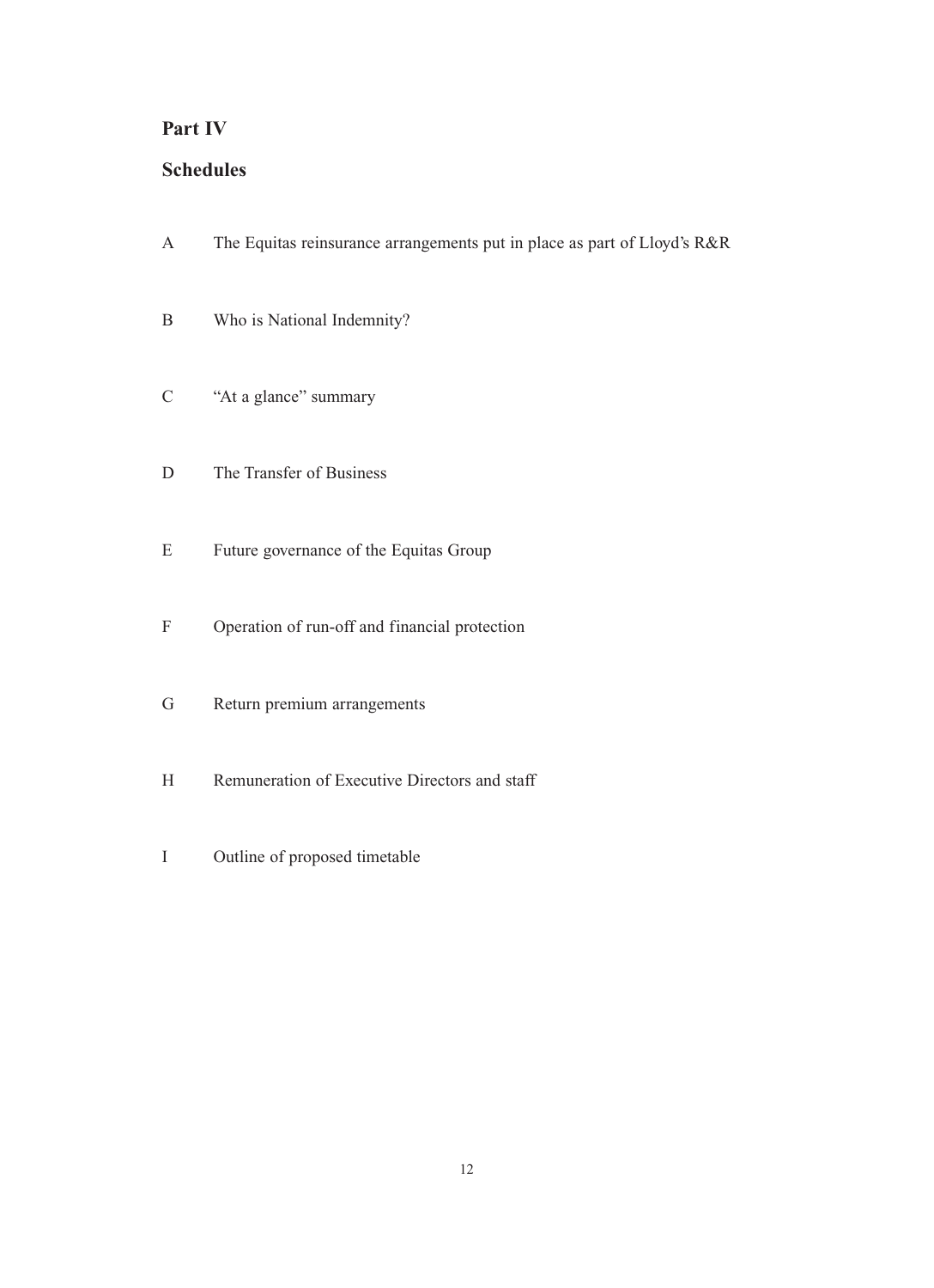### **Schedule A**

### **The Equitas reinsurance arrangements put in place as part of Lloyd's R&R**

The Equitas Group comprises Equitas Holdings Limited (the share capital in which is owned by the Equitas Trustees), its direct subsidiaries Equitas Reinsurance Limited ("Equitas Reinsurance") and Equitas Management Services Limited ("EMSL"), and Equitas Reinsurance's direct subsidiary, Equitas Limited ("Equitas"). EMSL is a management services company which provides staff, premises and other facilities to Equitas. This structure is illustrated below:



The reinsurance by Equitas Reinsurance of Reinsured Names' 1992 and prior non-life business under the Reinsurance and Run-off Contract (RROC) took effect on 4 September 1996 when the Lloyd's Reconstruction & Renewal (R&R) settlement offer became effective. At the same time, Equitas Reinsurance agreed to reinsure Centrewrite Limited (a subsidiary of Lloyd's) in respect of certain syndicates which it had reinsured.

As part of R&R, Equitas Reinsurance also agreed to reinsure Lioncover Insurance Company Limited ("Lioncover"), a subsidiary of Lloyd's, subject to Lioncover settling certain reinsurance disputes. Lioncover had been established in 1987 in order to reinsure the liabilities of a number of syndicates at Lloyd's which were formerly managed by PCW Underwriting Agencies Limited. In the event, Equitas Reinsurance reinsured Lioncover in 1997.

All of the business reinsured by Equitas Reinsurance was in turn reinsured by Equitas and the management of the run-off was also delegated to Equitas under a retrocession agreement (the "Equitas Retrocession").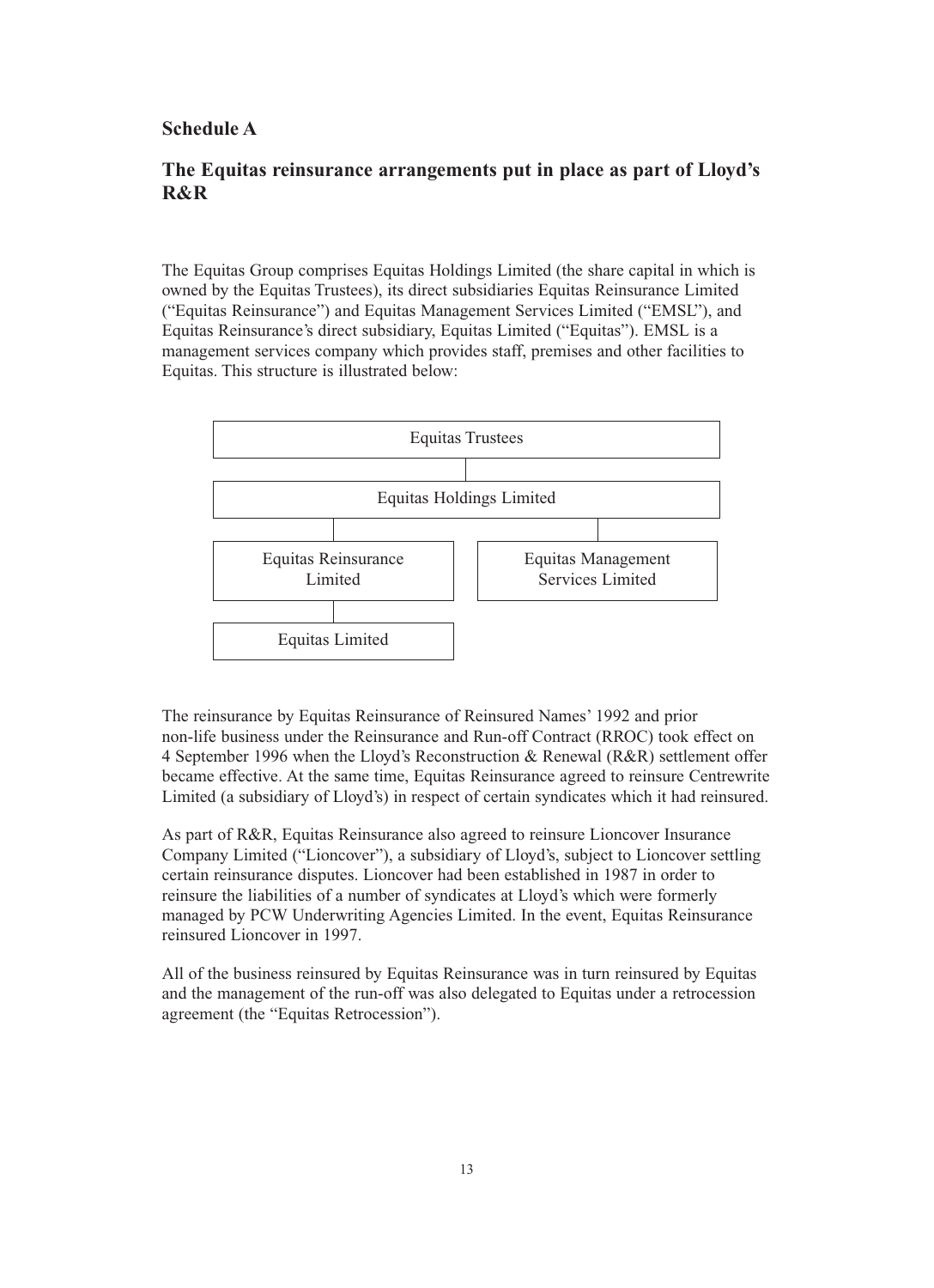### **Schedule B**

### **Who is National Indemnity?**

National Indemnity is a wholly owned subsidiary of Berkshire Hathaway, a large and diversified insurance and reinsurance group which also has substantial investments in numerous non-insurance related companies. Both Berkshire Hathaway and National Indemnity are rated AAA by rating agency Standard & Poor's, the highest rating provided by that agency. The Berkshire Hathaway Group is currently the only non-life reinsurer that has been awarded this rating by Standard & Poor's (other than entities that benefit from a government guarantee). The Berkshire Hathaway Group has also been awarded the highest rating available by Fitch and AM Best.

Berkshire Hathaway is listed on the New York Stock Exchange. Its total market capitalisation as at 31 December 2005 was in excess of US\$135 billion. The company is led by Warren Buffett, who holds a significant ownership interest. However, the group has a highly decentralised management structure, with decision making largely devolved to operating company level.

Further information on Berkshire Hathaway can be obtained from the group's website: www.berkshirehathaway.com

#### **Insurance and reinsurance operations of Berkshire Hathaway**

Berkshire Hathaway's insurance and reinsurance activities comprise four main elements:

- *Berkshire Hathaway Reinsurance Group*. This group specialises in writing large or unusual risks (often exposed to catastrophes such as hurricanes or earthquakes), and a wide spectrum of other types of business as market opportunities arise. The group has also been a leader in the reinsurance of insurance liabilities arising from policies written many years ago, often referred to as run-off reinsurance. The Berkshire Hathaway Reinsurance Group is led by Ajit Jain, who has been involved with all of the major run-off reinsurance transactions Berkshire has completed to date.
- *General Re and its subsidiaries.* General Re is one of the world's largest reinsurers in its own right measured by capital and premiums written.
- *GEICO*, one of the largest motor insurers in the United States.
- *Berkshire Hathaway Primary Group*, which writes a wide variety of insurance risks through numerous primarily US-based insurance companies.

National Indemnity is a substantial company in its own right and forms the principal part of the Berkshire Hathaway Reinsurance Group. It also assumes risks on behalf of the Berkshire Hathaway Primary Group.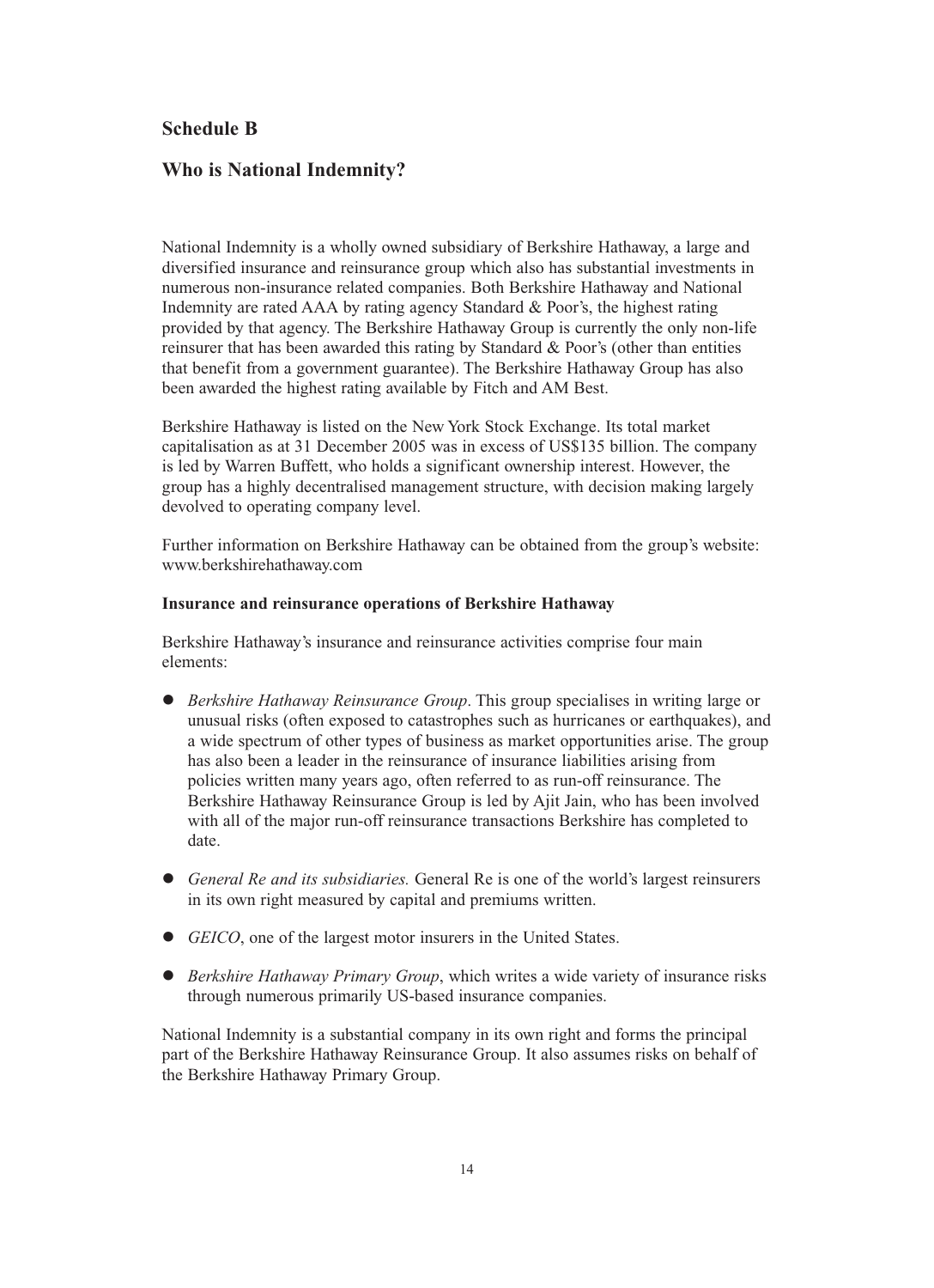The table below provides illustrative financial information on the company and the Berkshire Hathaway Group as a whole:

|                                                                 | National<br>Indemnity <sup>(1)</sup> | <b>Berkshire</b><br>Hathaway <sup>(2)</sup> |
|-----------------------------------------------------------------|--------------------------------------|---------------------------------------------|
| Total assets                                                    | US\$62.0 billion                     | US\$198.3 billion                           |
| Capital and surplus / Shareholder equity at<br>31 December 2005 | US\$28.7 billion                     | US\$91.5 billion                            |
| Reported net income for the year ended<br>31 December 2005      | US\$2.8 billion                      | US\$8.5 billion                             |

(1) Per 2005 Annual Statement filed with the Nebraska Insurance Department.

(2) Per the annual report filed with the SEC, figures include National Indemnity.

### **Other run-off reinsurance transactions completed by National Indemnity**

At 31 December 2005 National Indemnity disclosed total net retroactive reinsurance reserves of US\$9.1 billion. A large part of this reserve is for insurance liabilities where the underlying liabilities are similar to the obligations reinsured by Equitas, including significant US asbestos and environmental liabilities. Some of National Indemnity's most notable transactions, all of which are subject to a cap, include:

- Century Indemnity (part of the ACE Group) a US based run-off company
- The London market run-off liabilities of Winterthur Swiss Insurance
- The London market run-off liabilities of the Aviva Group
- Potomac Insurance (part of the White Mountains Group) a US-based company that contains the run-off liabilities of former US subsidiaries of CGU

The proposed reinsurance of Equitas' obligations would be by far the largest run-off reinsurance that National Indemnity has completed, measured by value of reserves transferred.

#### **Berkshire Hathaway involvements with the current Lloyd's market**

The Berkshire Hathaway group is directly involved in the Lloyd's market through its participation in Syndicate 1861 (Marlborough), and General Re participates in Syndicate 435 (Faraday). In addition, in the recent past, the Berkshire Hathaway Reinsurance Group participated in several other Lloyd's syndicates through reinsurance arrangements (known as Qualifying Quota Shares), although the quantity of business sourced from Lloyd's has fallen off significantly in 2005 and 2006.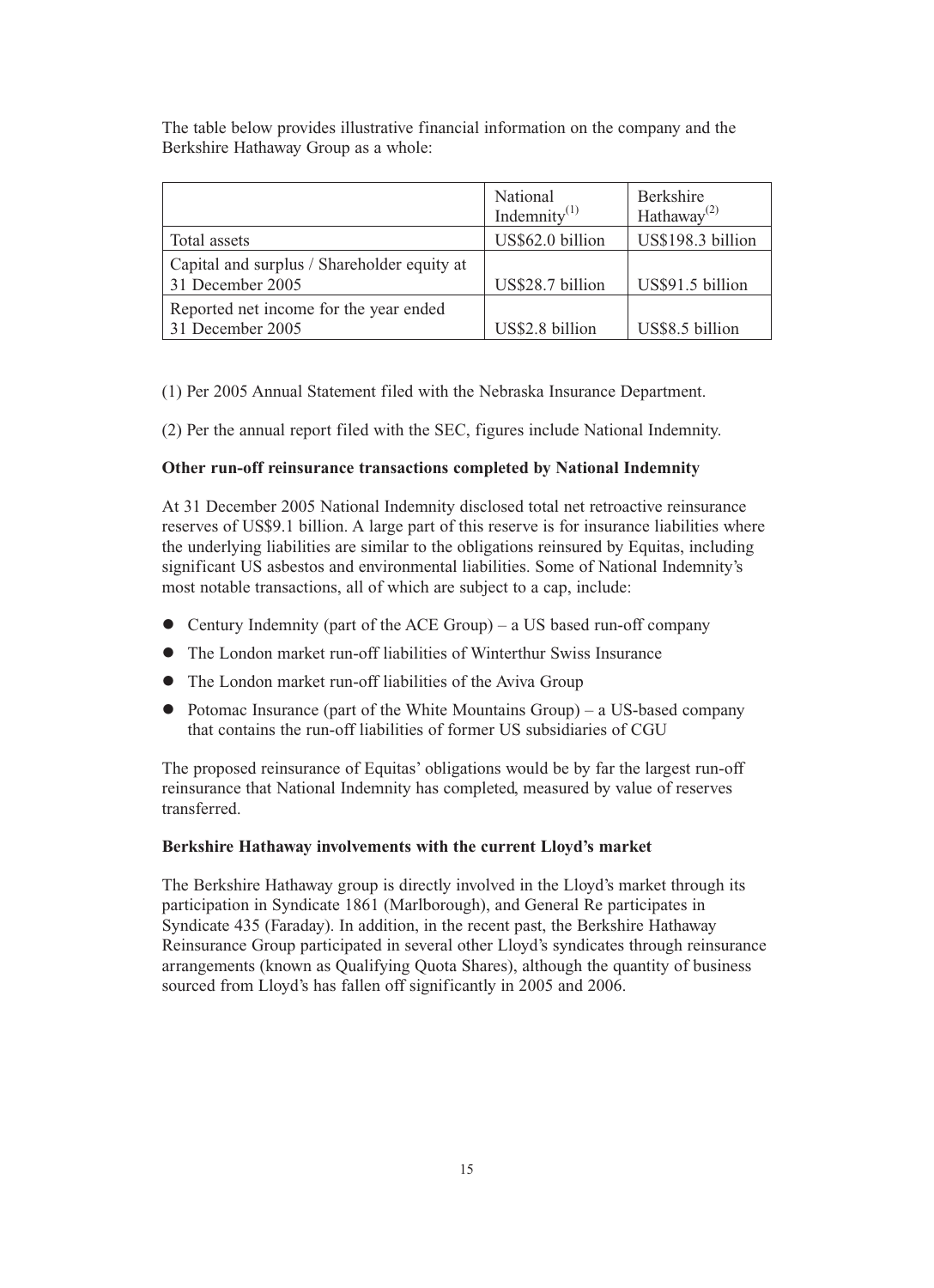### **Schedule C**

### **"At a glance" summary**

### **Phase 1**

### **Conditions for Phase 1**

Phase 1 automatically proceeds when three conditions have been met:

- the Financial Services Authority gives all necessary approvals
- the Superintendent of Insurance of the State of New York consents to the withdrawal and application of the assets held in the Equitas American Trust Fund towards payment of the premium
- the Equitas Trustees approve the agreement

### **Reinsurance Cover**

Cover for future claims payments (net of reinsurance recoveries) equal to:

- $\bullet$  Equitas' undiscounted claims reserves (net of reinsurance recoveries and excluding operating expenses) as at 31 March 2006 (approximately US\$8.7 billion)
- $\bullet$  plus US\$5.7 billion
- less claims payments (net of reinsurance recoveries and excluding operating expenses) from 1 April 2006 to the effective date of the transaction

National Indemnity will be responsible for all future operating expenses other than those relating to governance and Phase 2.

### **Premium**

The premium payable will be:

- all assets of Equitas, less £172 million, *plus*
- a contribution of £72 million from Lloyd's

### **Return premium**

A return premium of £50 million will be payable (provided the FSA agrees).

### **Security**

If National Indemnity's insurer financial strength rating drops below Standard & Poor's AA-, it will be required to provide a letter of credit or trust fund equal to 102% of the estimated value of the relevant liabilities (provided that it does not exceed the remaining reinsurance cover), plus future operating expenses. If the rating drops below A-, the 102% increases to 125% (again provided that it does not exceed the remaining reinsurance cover).

### **Governance**

Until Phase 2, Equitas and the Equitas Trustees will continue to protect the interests of Reinsured Names. There is provision for two levels of governance. The first will be the normal state of affairs and is a high level monitoring role. However Equitas can opt to have a greater say in the management of the run-off if certain events occur, such as the level of the unused cover dropping below US\$1billion on an incurred basis (including IBNR), or if National Indemnity materially breaches its duties.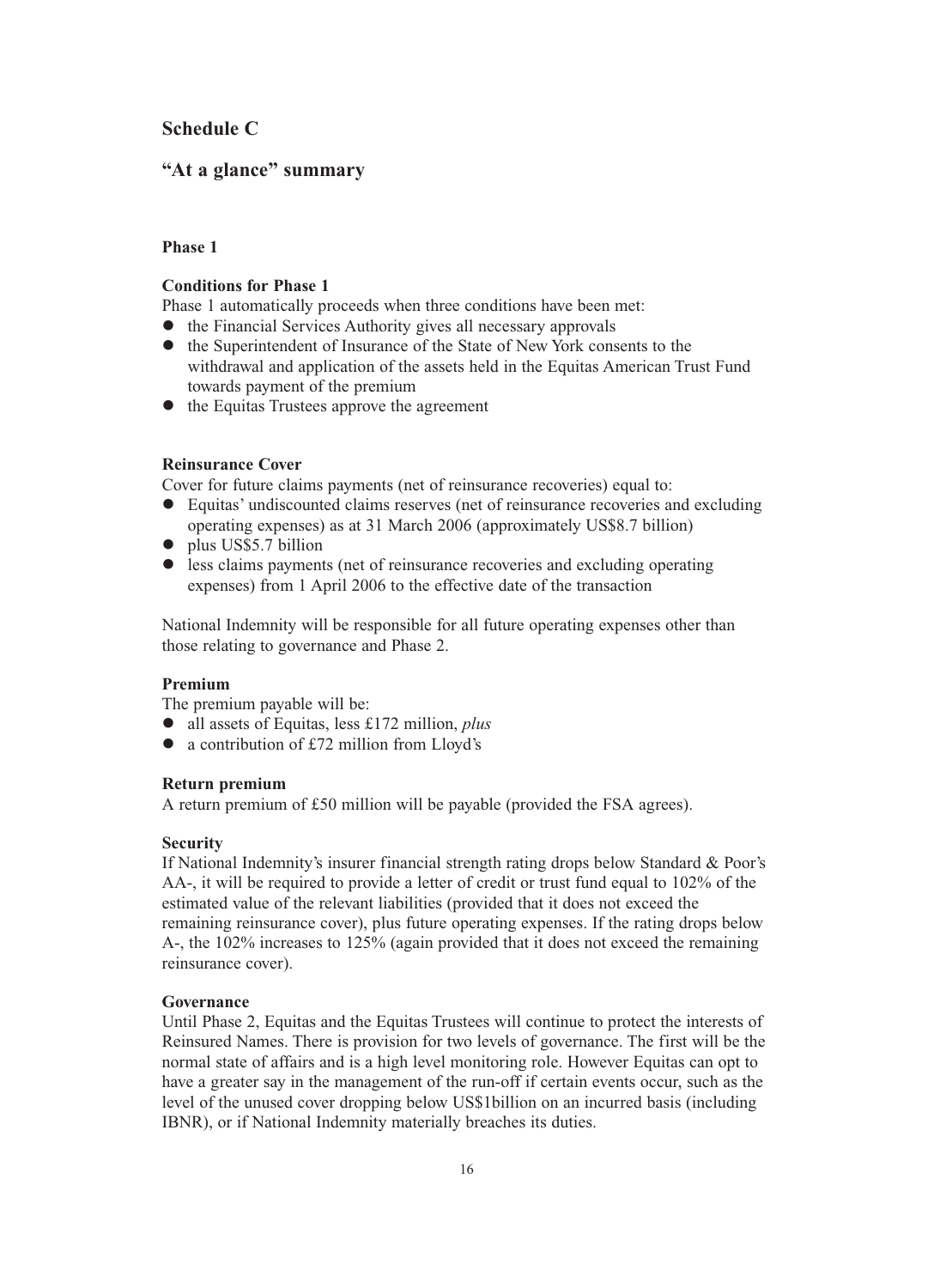### **Phase 2**

### **Transfer of Business**

The agreement contemplates a Transfer of Business from Names to another company following amendments to FSMA 2000.

### **Additional Reinsurance Cover**

National Indemnity has agreed to provide additional reinsurance cover of up to US\$1.3 billion at a cost of up to £40 million. This reinsurance cover is available provided that the Transfer of Business occurs prior to 31 December 2009 and provided that reserves (including IBNR) have not deteriorated by more than US\$2 billion from the level at 31 March 2006.

#### **Return premium**

A second distribution is contemplated following the Transfer of Business. The amount of this distribution will depend upon a number of factors that cannot be determined at this point, including any additional FSA capital requirements or costs incurred by Equitas during Phase 1.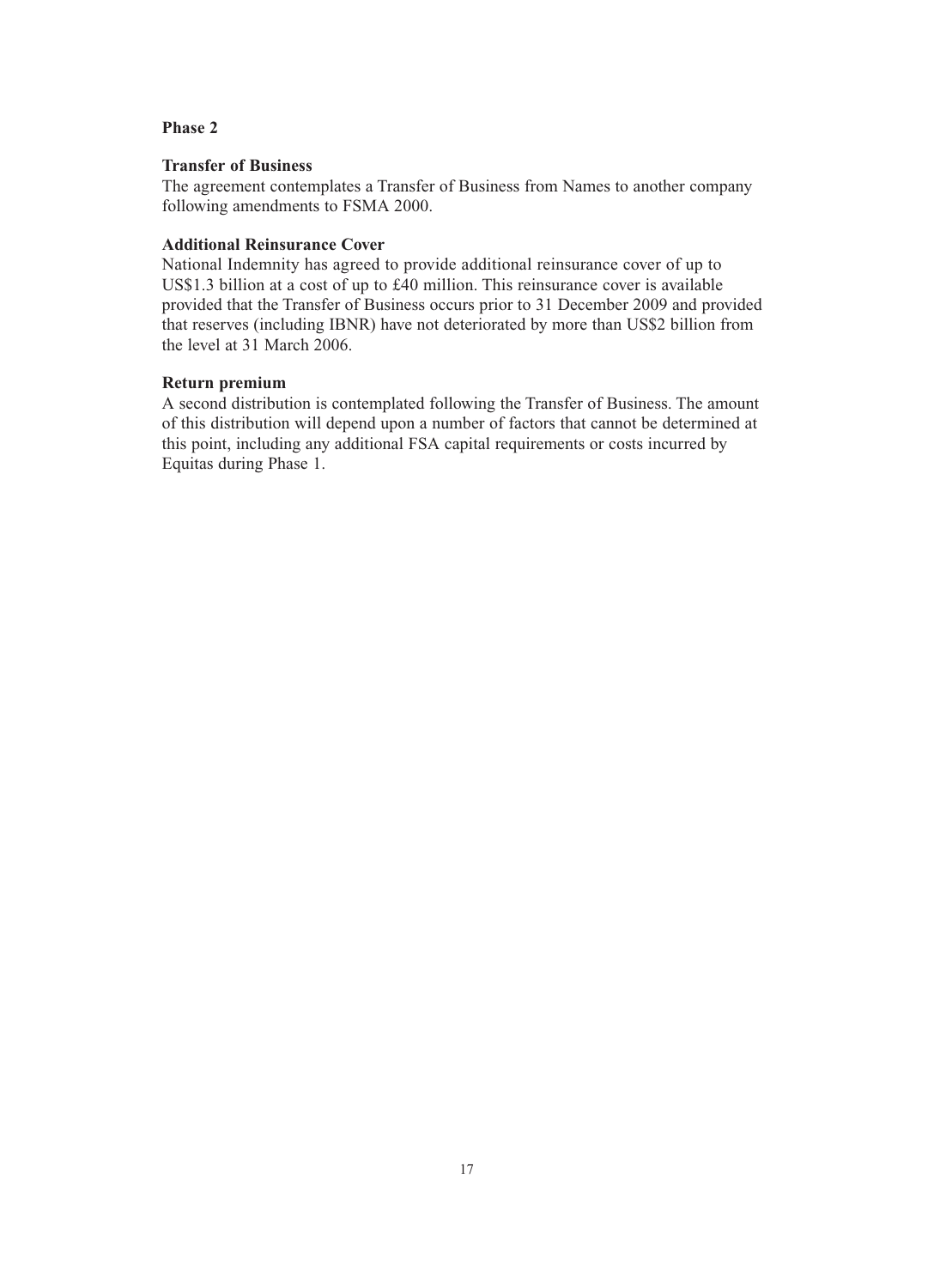### **Schedule D**

### **The Transfer of Business**

The Transfer of Business will be brought forward under the provisions of the Financial Services and Markets Act 2000 which permit insurers to transfer their insurance business (including liabilities) subject to receiving the sanction of the High Court. The legislation needs to be amended, however, in order to give Names who ceased to be underwriting members before December 1996 the same rights to transfer their business as other Names. Currently former Names who ceased to be underwriting members of Lloyd's before December 1996 cannot participate in such a transfer. It is not practical to proceed with a transfer unless all Names can be included.

HM Treasury published a consultation document on 3 November 2006 explaining the changes they propose to introduce. That document also contains drafts of the regulations proposed along with some useful background information about insurance business transfer schemes. The consultation is open until 26 January 2007 and we hope that the regulations making the necessary changes will come into effect by summer 2007.

A copy of the document may be obtained from HM Treasury's website www.hm-treasury.gov.uk (in the "Consultation & Legislation" section) or by applying to:

HM Treasury's Correspondence and Enquiry Unit 1 Horse Guards Road London SW1A 2HQ Tel: (+44) (0) 207 270 4558

Once the regulations are brought into force, Equitas will promote the Transfer of Business which will be dependent on the approval of the FSA and the sanction of the High Court.

Equitas is committed to proceeding with the Transfer of Business as soon as possible after these changes are made and National Indemnity has agreed, as long as it does not cause an increase in its liabilities, to assist us in this regard. The Transfer of Business will be a transfer of all Names' 1992 and prior non-life business. The business will be transferred from Names either to Equitas, Equitas Reinsurance or to a new insurance company specially formed for the purpose. National Indemnity has the right to ask us to make the transfer to a specially formed company and, if they do so, they are committed to take ownership of that company.

The effect of a court sanctioned transfer is that the transferors (the Names in this case) cease, as a matter of English law, to have any continuing liability for the business transferred. We intend as part of the Transfer of Business to seek an order from the High Court to the effect that if any foreign judgments are made against Names which ignore the Transfer of Business, they should not be enforced by the High Court.

It is theoretically possible that policyholders may nevertheless make claims against Names in overseas jurisdictions arguing that the Transfer of Business should not be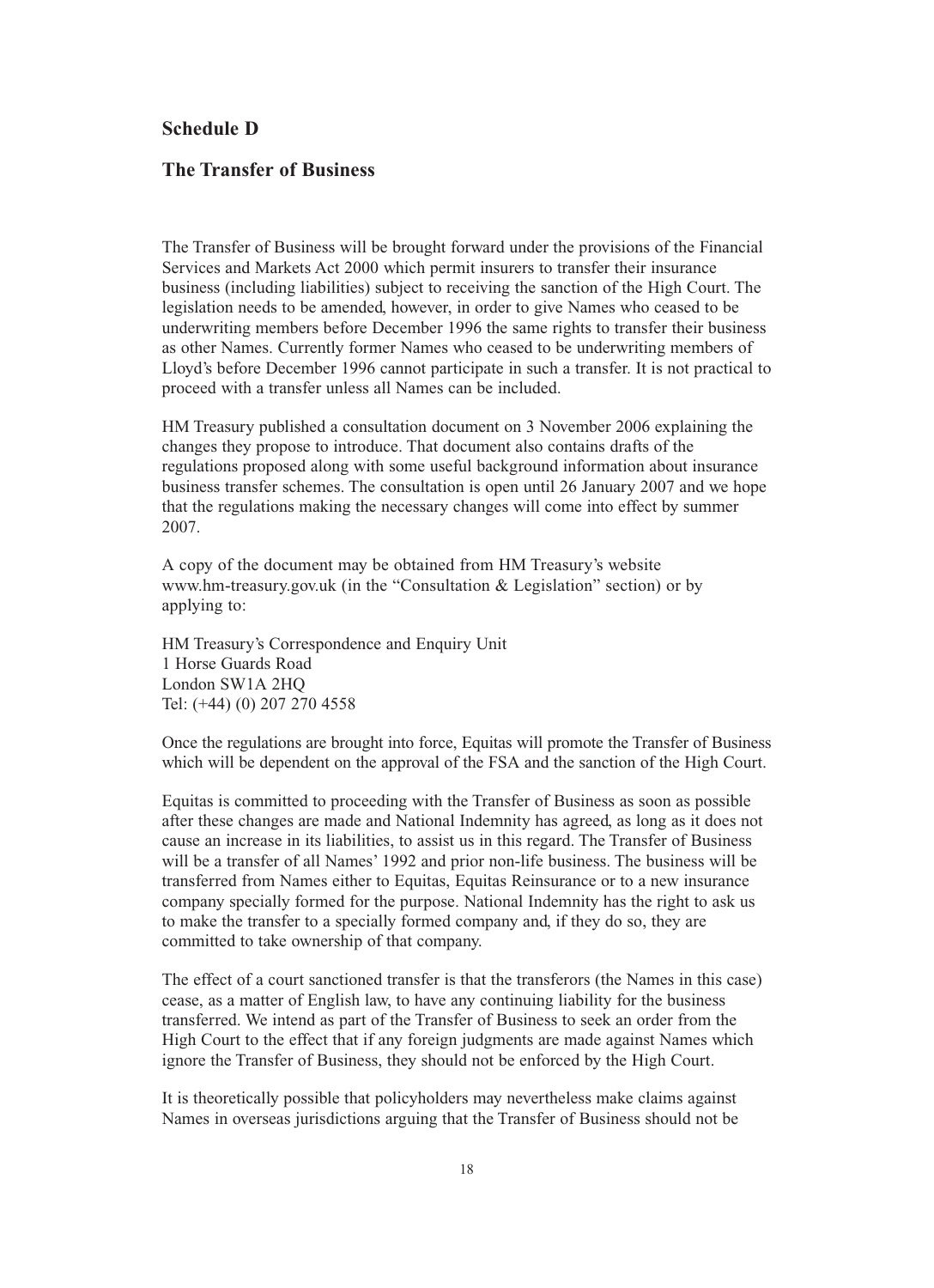recognised by the courts of those jurisdictions. Equitas will therefore take steps in the major relevant jurisdictions to protect Names from such action, to the extent that the laws of such jurisdictions permit this.

In the unlikely event that any claims are, nevertheless, brought against Names, National Indemnity has agreed to indemnify them within the limits of the reinsurance cover. However, as a condition for such indemnity cover, Names must ensure that they keep National Indemnity informed of any action or claim (actual or threatened) brought against them and generally permit National Indemnity to control the conduct of any such action or claim.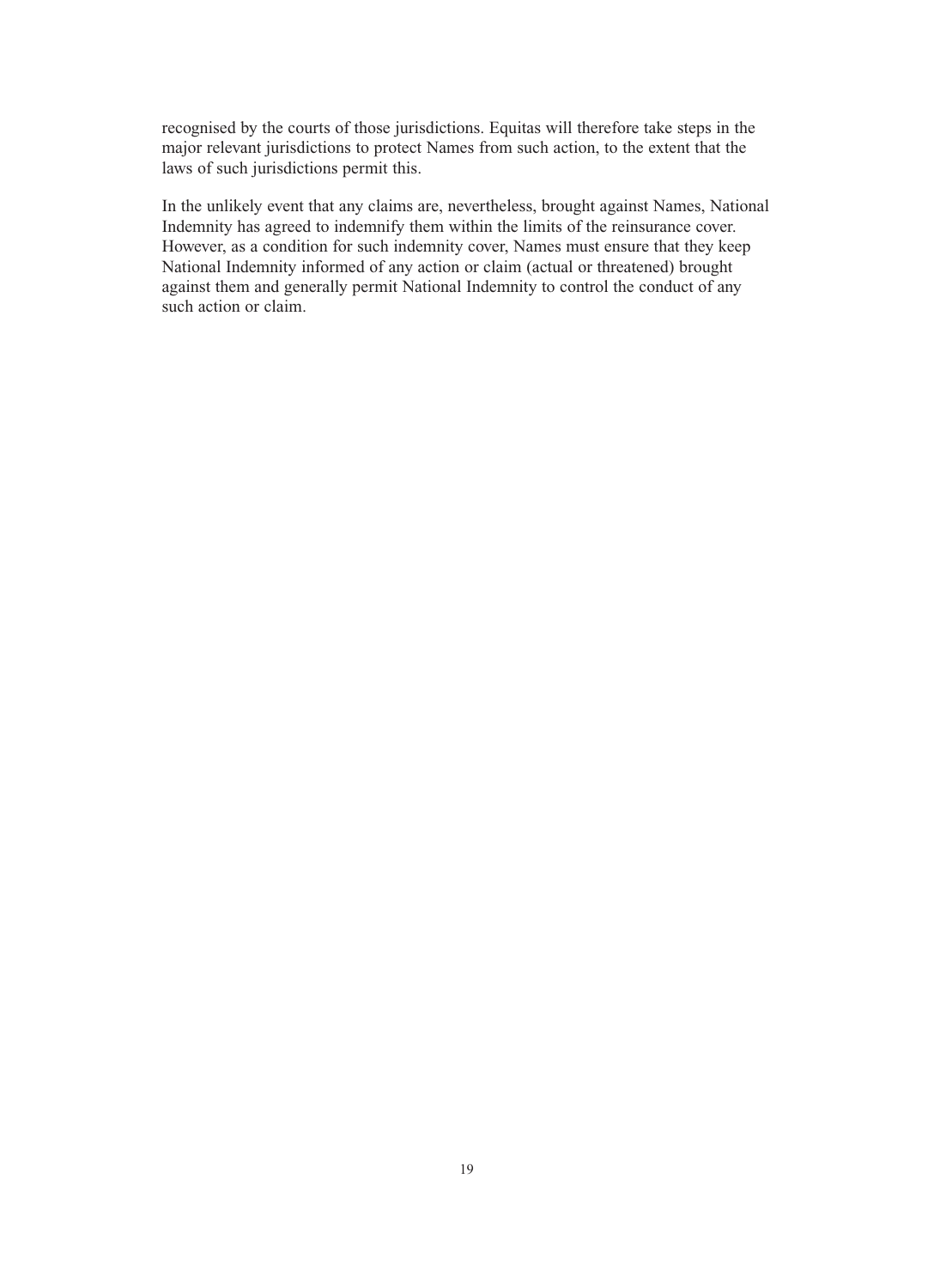### **Schedule E**

### **Future governance of the Equitas Group**

Since Names remain ultimately responsible for their insurance liabilities prior to Phase 2 of the transaction, the agreement includes a number of provisions that allow continued monitoring of the run-off and protection for Equitas (and thereby indirectly, for Reinsured Names). In order to carry out those monitoring and protective functions, Equitas and the Equitas Trustees will continue to have an important role during Phase 1.

It is currently intended that the Directors of Equitas will be:

- $\bullet$  Hugh Stevenson (Chairman)
- Jane Barker (Chief Executive)
- Ian Agnew (Lloyd's representative)
- $\bullet$  Michael Deeny (nominated Equitas Trustee Director)
- Richard Spooner (nominated Equitas Trustee Director)

All of these individuals currently serve on the Board of Equitas. Equitas will continue to operate from the current offices following the transaction.

Equitas will continue to be ultimately owned by the Equitas Trustees. The Equitas Trustees will be:

- Sir Adam Ridley (Chairman)
- $\bullet$  Michael Deeny (Deputy Chairman)
- · David Gilchrist
- Richard Keeling
- Richard Spooner

All of the above currently serve as Equitas Trustees.

The agreement requires EMSL to make quarterly reports to Equitas about the conduct of the run-off, including details of claims payments, commutations, reinsurance recoveries and any transactions involving affiliates of the National Indemnity Group. Equitas will be entitled to challenge the terms of any transaction with such affiliates in order to ensure that the reinsurance cover has not been eroded by such transactions to a greater extent than warranted under the underlying insurance contracts. Any disputes in this regard will be referred to an independent expert for determination.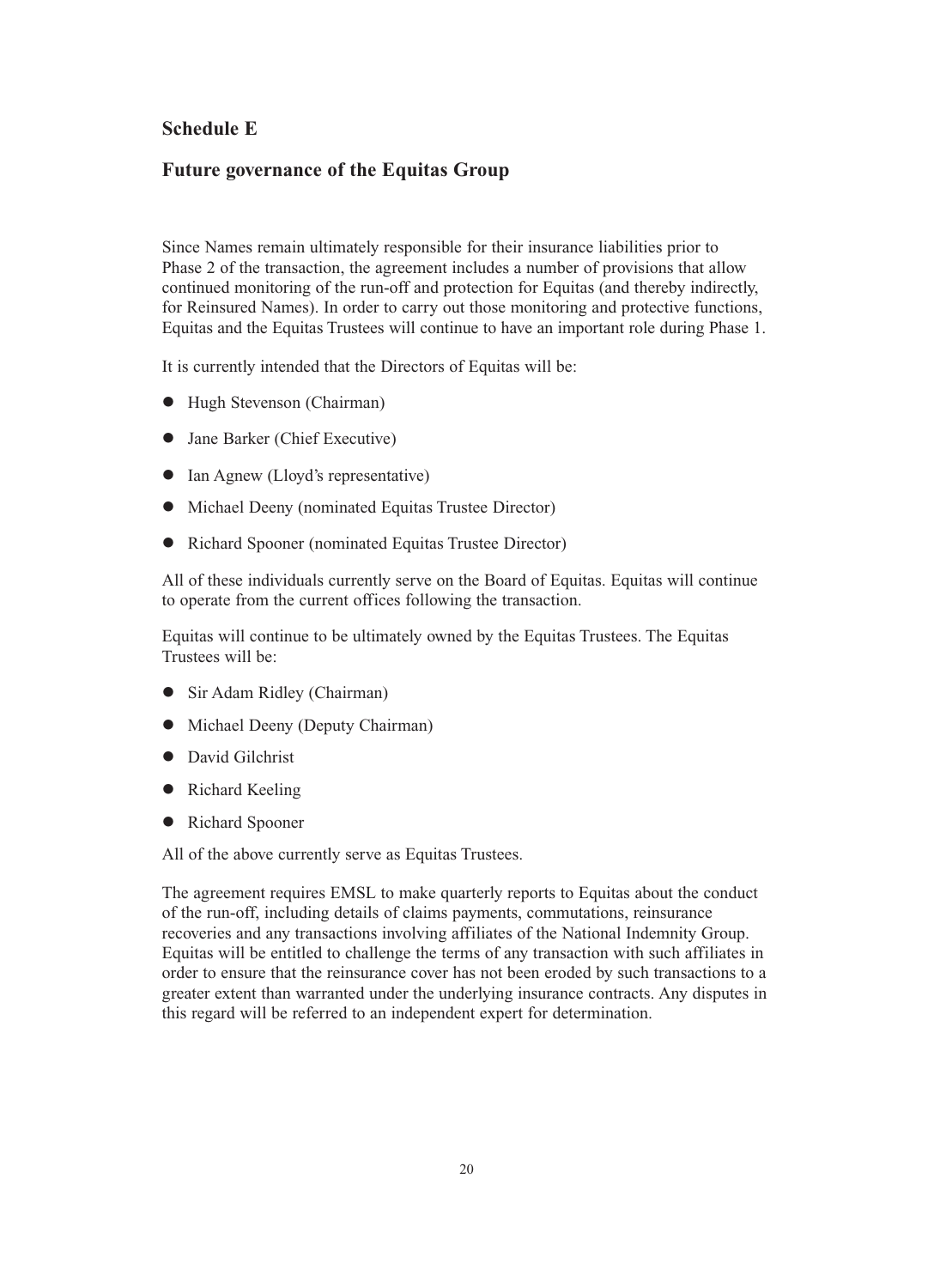At such time (if ever) as the remaining cover provided by National Indemnity is less than US\$1 billion on an incurred basis (inclusive of IBNR), Equitas will have the option to have a greater say in the continuing management of the run-off through the right to appoint two representatives to a claims and commutations committee with power to make decisions on important claims, reinsurance issues and commutations. National Indemnity will also appoint two representatives to the committee, which will be chaired by an independent person with long experience in the London market.

If National Indemnity or EMSL is in serious breach of the agreement or certain specified events occur (for example serious regulatory action), Equitas is entitled to appoint a majority of the claims and commutations committee. National Indemnity is also required to provide collateral for its remaining reinsurance obligations in these circumstances, and to meet the future operating costs of the run-off. As an alternative, Equitas is entitled to revoke EMSL's management of the run-off and to make arrangements to resume management of the run-off itself or to appoint a third party to manage the run-off on its behalf.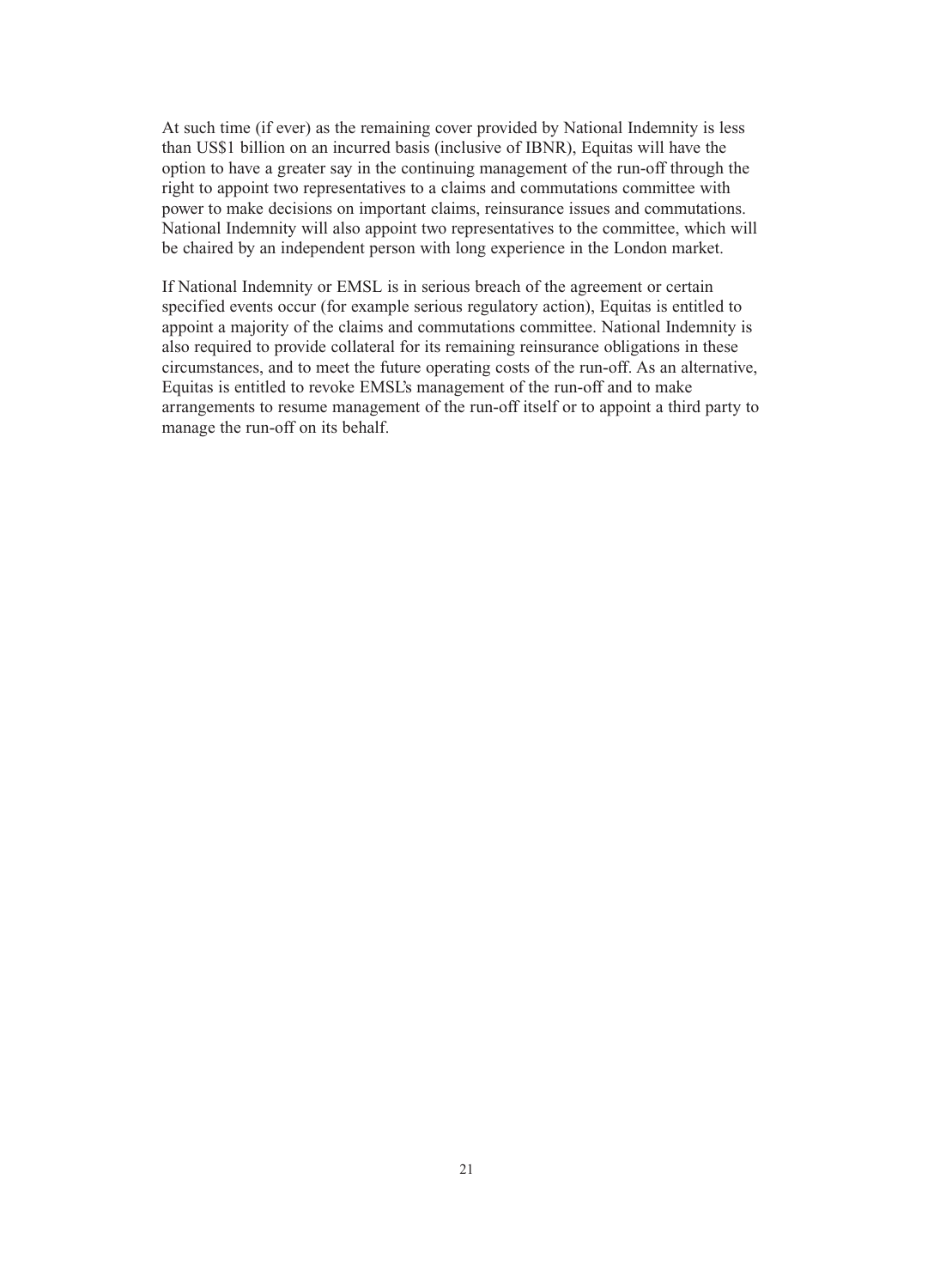### **Schedule F**

### **Operation of run-off and financial protection**

### **Operation of the run-off**

The run-off will be managed by EMSL. EMSL is the management services company in the Equitas Group which employs the Equitas staff and which makes premises and other facilities available to Equitas. As part of the transaction, EMSL will be transferred to the National Indemnity Group. The costs of EMSL (which we usually refer to as the operating expenses of Equitas) will be met by National Indemnity for as long as the total claims paid (net of reinsurance recoveries) by National Indemnity is less than the total cover provided.

EMSL will manage the run-off as agent for Equitas (and consequently as sub-agent for Equitas Reinsurance, Names, Centrewrite and Lioncover) and will be regulated by the FSA. We understand that National Indemnity expects the run-off to be managed in London and by essentially the same people and in the same way as at present, although following the transaction the name of EMSL will change.

The re-named EMSL will be entitled to exercise wide powers to manage the retroceded business and will be required to exercise those powers in the interests of:

- **·** Equitas,
- Equitas Reinsurance,
- Names,
- Centrewrite and Lioncover.

#### **Financial protection**

The re-named EMSL will receive money to pay claims and expenses from National Indemnity as needed. Provided that National Indemnity's insurer financial strength rating, as measured by Standard & Poor's, remains at AA- or higher, National Indemnity will not be required to provide security to back its reinsurance obligations. If its rating drops below this level, it must either provide a letter of credit or set up a trust fund, equal to 102% of its net liabilities under the agreement (provided that this does not exceed the remaining reinsurance cover), plus their estimated future operating expenses. If its rating falls below A- then the 102% increases to 125% (provided that this does not exceed the remaining reinsurance cover).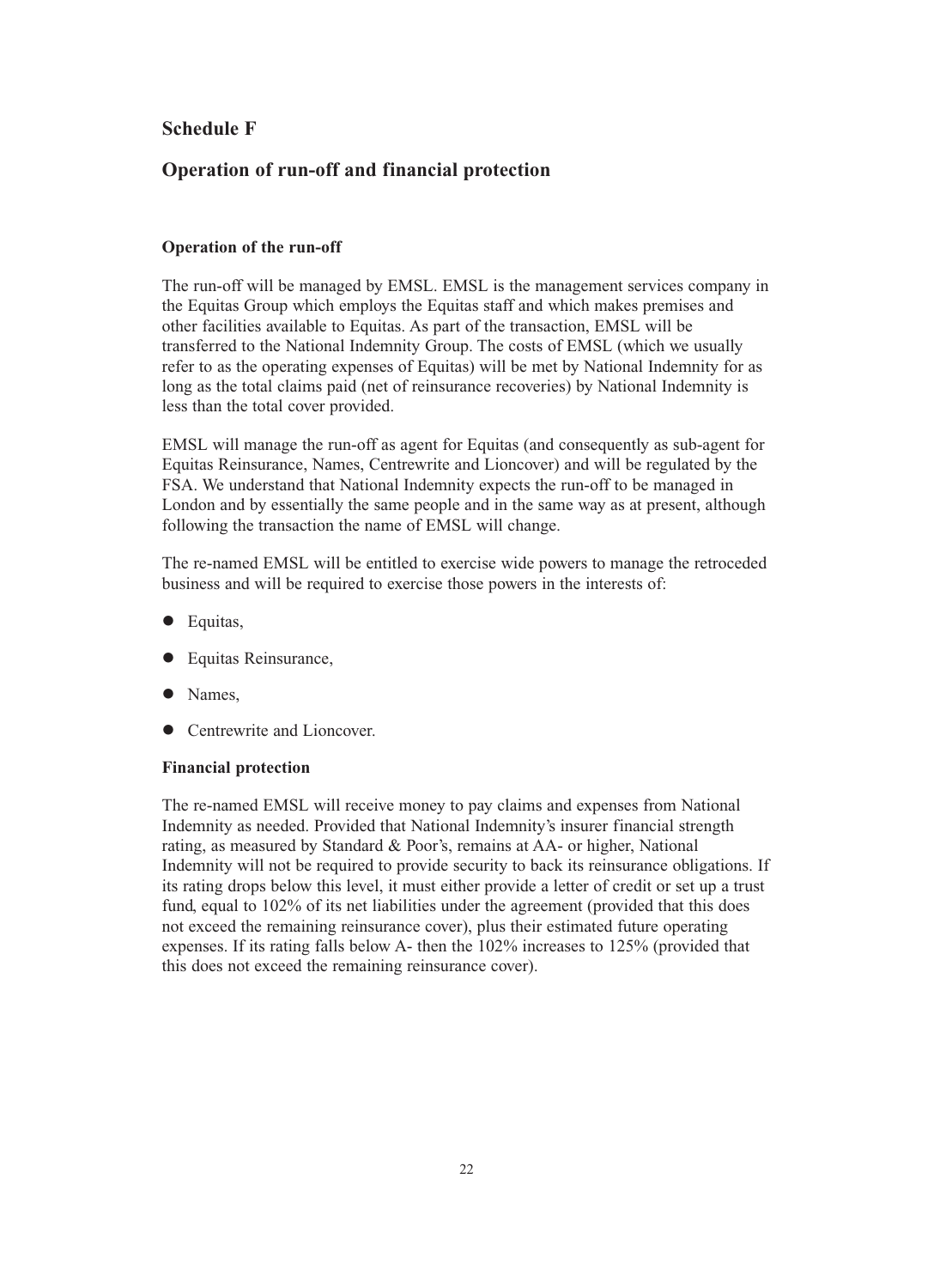### **Schedule G**

### **Return premium arrangements**

If the agreement becomes unconditional, the Directors of Equitas Reinsurance propose to pay an initial return premium of £50 million in aggregate provided the FSA agrees. The timing and amount of any further payments will depend upon a number of factors, including:

- Whether a Transfer of Business is achieved
- Who owns the company to which the liabilities are transferred
- Any FSA capital requirements
- The costs incurred during Phase 1, including those expected in the implementation of Phase 2 and those incurred thereafter
- Whether or not the Equitas Trustees need to continue to retain a charge against any assets in order to secure indemnities given to them

Any return premium is payable in accordance with Reinsured Names' entitlements in their capacity as reinsureds under the RROC. Equitas Reinsurance is entitled to offset any unpaid premium against return premium rights.

#### **Calculation of return premium shares**

The entitlement to return premium of each individual Reinsured Name is based on the proportion which his or her Equitas reinsurance premium bears to the total Equitas reinsurance premiums paid under the RROC and by Lioncover and Centrewrite. The return premium amount for each Reinsured Name is calculated in accordance with the RROC (and after deducting debt credits awarded to Reinsured Names).

#### **Waiver of return premium rights**

Certain Reinsured Names have waived their rights to return premium and accordingly will not receive any such payment.

#### **Taxation**

The tax treatment of any return premium payment in the hands of Reinsured Names who are resident for tax purposes in the United Kingdom has not been confirmed by HM Revenue & Customs, but our understanding is that:

- return premium payments will be taxable as an income receipt in the hands of Reinsured Names;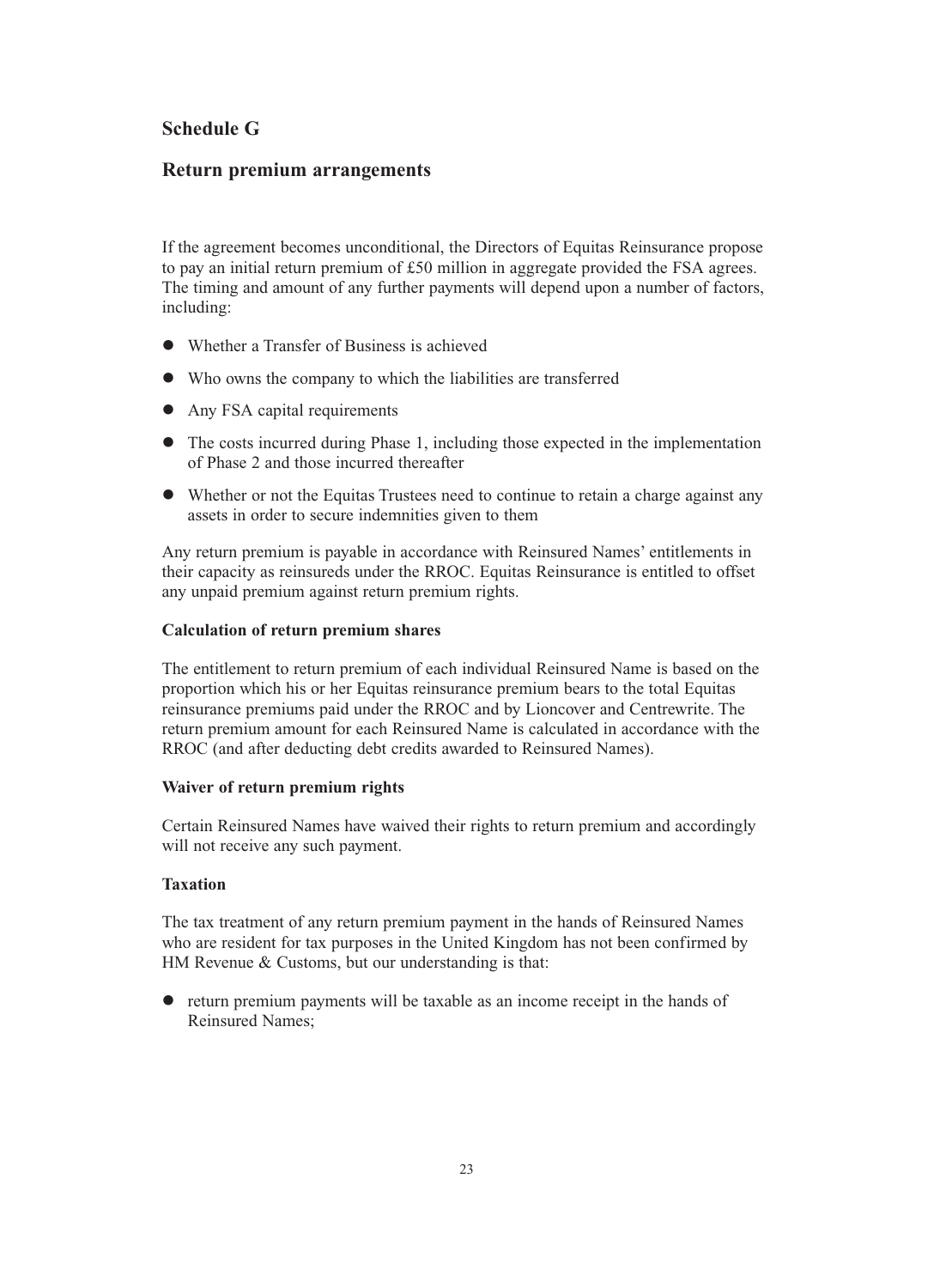- for Reinsured Names who are trading at Lloyd's at the time any return premium payment is made, a return premium payment will be attributable to the tax year beginning in the calendar year in which the payment is made; and
- for Reinsured Names who have ceased to trade at Lloyd's, any return premium paid is likely to be taxable by reference to the tax year in which it is received. However, if a return premium payment is received by a Reinsured Name in a tax year beginning no later than six years after they ceased to trade then they can elect to carry the receipt back and it will be treated as though they had received the payment on the date trading ceased.

Reinsured Names should not rely on the above summary and should instead seek their own tax advice in relation to the receipt of return premium.

#### **Estates**

A Reinsured Name's entitlement to a return premium can be transmitted to his successors as part of his estate, but is not otherwise capable of transfer. Where a Reinsured Name has died we will need to have sight of a sealed office copy of the grant of probate or letters of administration issued by the Principal Probate Registry or a District Registry in England or Wales. We reserve the right to require additional documents on a case by case basis. Further guidance relating to the payment of return premium where a Reinsured Name has died is given in Part V, Frequently Asked Questions and Answers.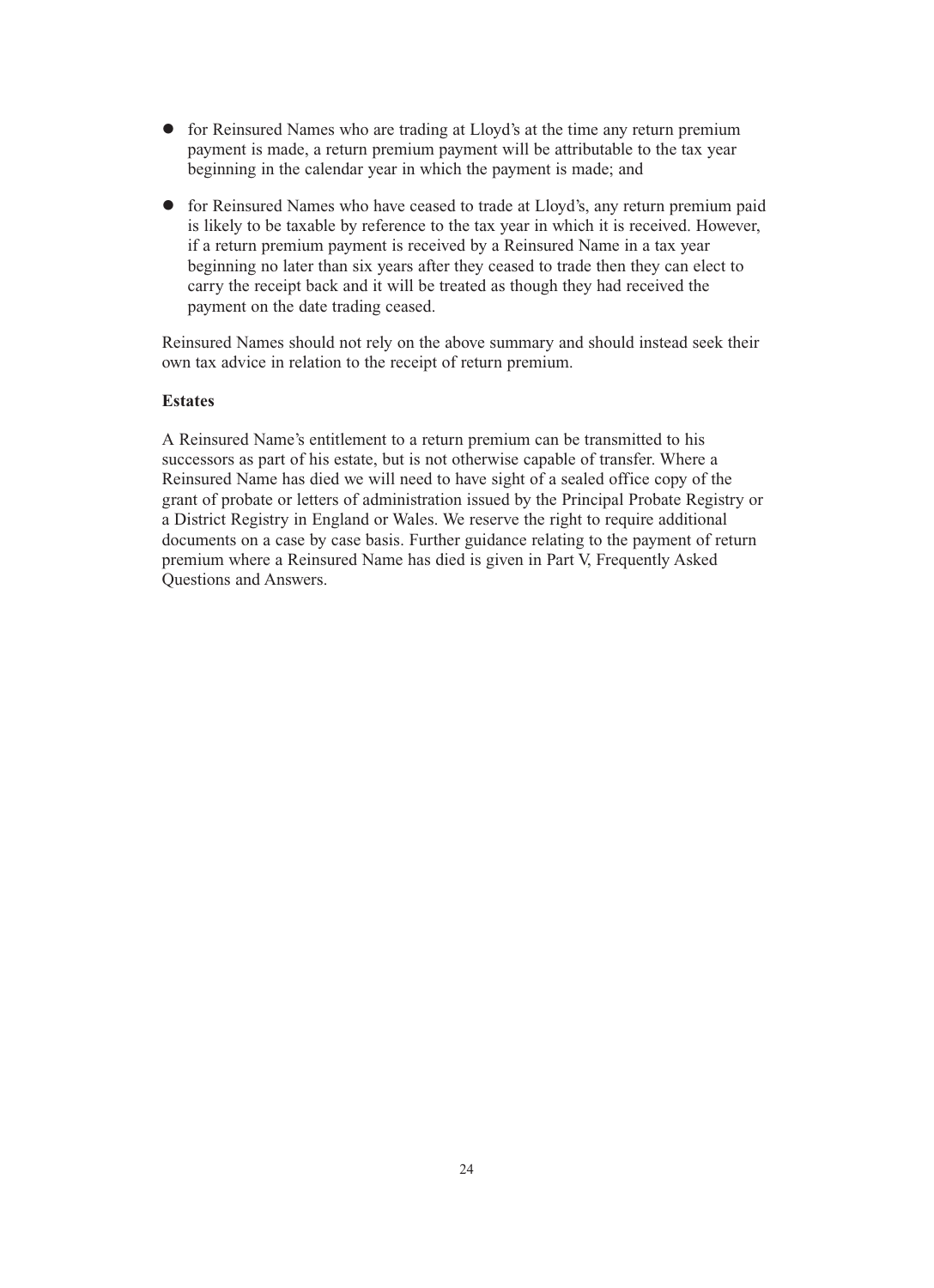### **Schedule H**

### **Remuneration of Executive Directors and staff**

The Chairman and Non-Executive Directors have approved the payment of the regular bonus for the financial year ending 31 March 2007 and all outstanding Long Term Incentive Plan (LTIP) amounts at Phase 1 of this transaction. This decision recognises that these payments have been earned in the normal course of business.

Under normal circumstances and assuming all of the conditions for the LTIP had been met, the regular bonus and the LTIP for the year ended 31 March 2005 would have been paid in July 2007, the LTIP for the year ended 31 March 2006 would have been paid in July 2008 and the LTIP for the year ended 31 March 2007 would have been paid in July 2009.

The regular bonus and the LTIPs for the years ended 31 March 2005 and 31 March 2006 will be charged against the operating expense reserve of Equitas before the transaction is completed. The LTIP for the year ended 31 March 2007 will be provided out of the amount retained in Equitas.

| Bonus for year ended 31 March 2007    | $£3.2$ million |
|---------------------------------------|----------------|
| LTIP for the year ended 31 March 2005 | $£3.9$ million |
| LTIP for the year ended 31 March 2006 | $£3.8$ million |
| LTIP for the year ended 31 March 2007 | $£3.3$ million |
| Total                                 | £14.2 million  |

The total amounts payable are:

Included in these totals are the following amounts payable to the Executive Directors:

|             | Regular bonus               | <b>LTIP</b> | <b>LTIP</b>                                             | <b>LTIP</b> | Total      |
|-------------|-----------------------------|-------------|---------------------------------------------------------|-------------|------------|
|             | Year ended<br>31 March 2007 | Year ended  | Year ended<br>31 March 2005 31 March 2006 31 March 2007 | Year ended  |            |
| S P Moser   | £300,000                    | £400,000    | £400,000                                                | £400,000    | £1,500,000 |
| J V Barker  | £185,000                    | £300,000    | £300,000                                                | £300,000    | £1,085,000 |
| G E Brace   | £220,000                    | £300,000    | £300,000                                                | £300,000    | £1,120,000 |
| J A Collins | £150,000                    | £300,000    | £300,000                                                | £300,000    | £1,050,000 |
| J W Heap    | £150,000                    | £300,000    | £300,000                                                | £300,000    | £1,050,000 |
| Total       | £1,005,000                  | £1,600,000  | £1,600,000                                              | £1,600,000  | £5,805,000 |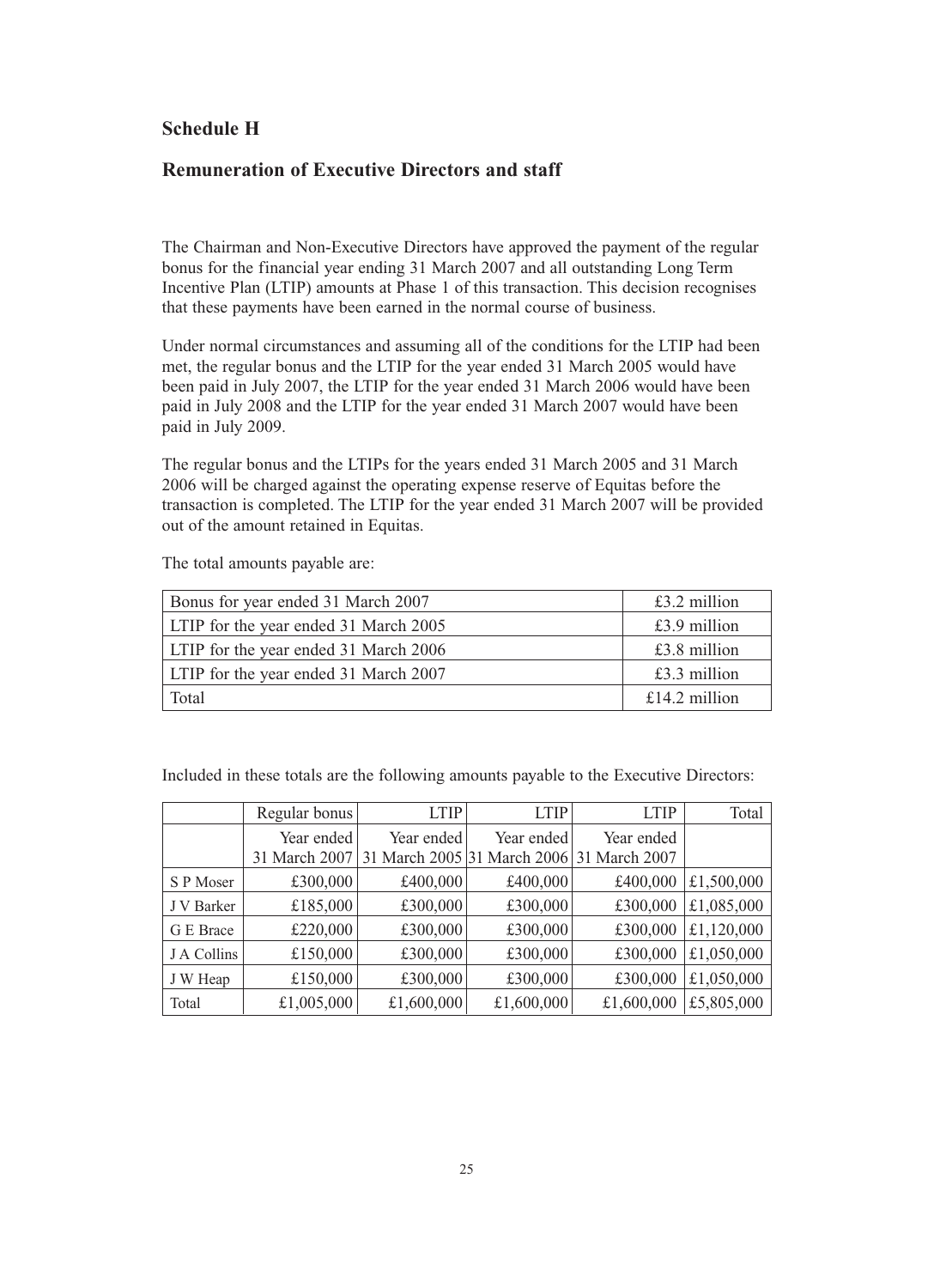In addition, the Chairman and Non-Executive Directors, supported by the Trustees, have approved a bonus pool of £15,100,000 in recognition of the extraordinary success achieved by Equitas. They have also agreed that all employees should receive a share of this award. This bonus pool will be provided out of the amount retained in Equitas.

| Payments to Executive Directors out of this pool will be as follows: |                                    |            |  |
|----------------------------------------------------------------------|------------------------------------|------------|--|
|                                                                      | $\overline{\phantom{a}}$ S P Moser | £3,000,000 |  |

| S P Moser   | £3,000,000  |
|-------------|-------------|
| J V Barker  | £2,000,000  |
| G E Brace   | £1,800,000  |
| J A Collins | £1,800,000  |
| J W Heap    | £1,800,000  |
| Total       | £10,400,000 |

None of the Chairman or the Non Executive Directors will receive any payments as a result of this transaction, save that the Trustees have proposed that Richard Spooner should receive a fee for additional work in his capacity as a Trustee, pursuant to the provisions of the Equitas Trust Deed, in relation to the National Indemnity transaction.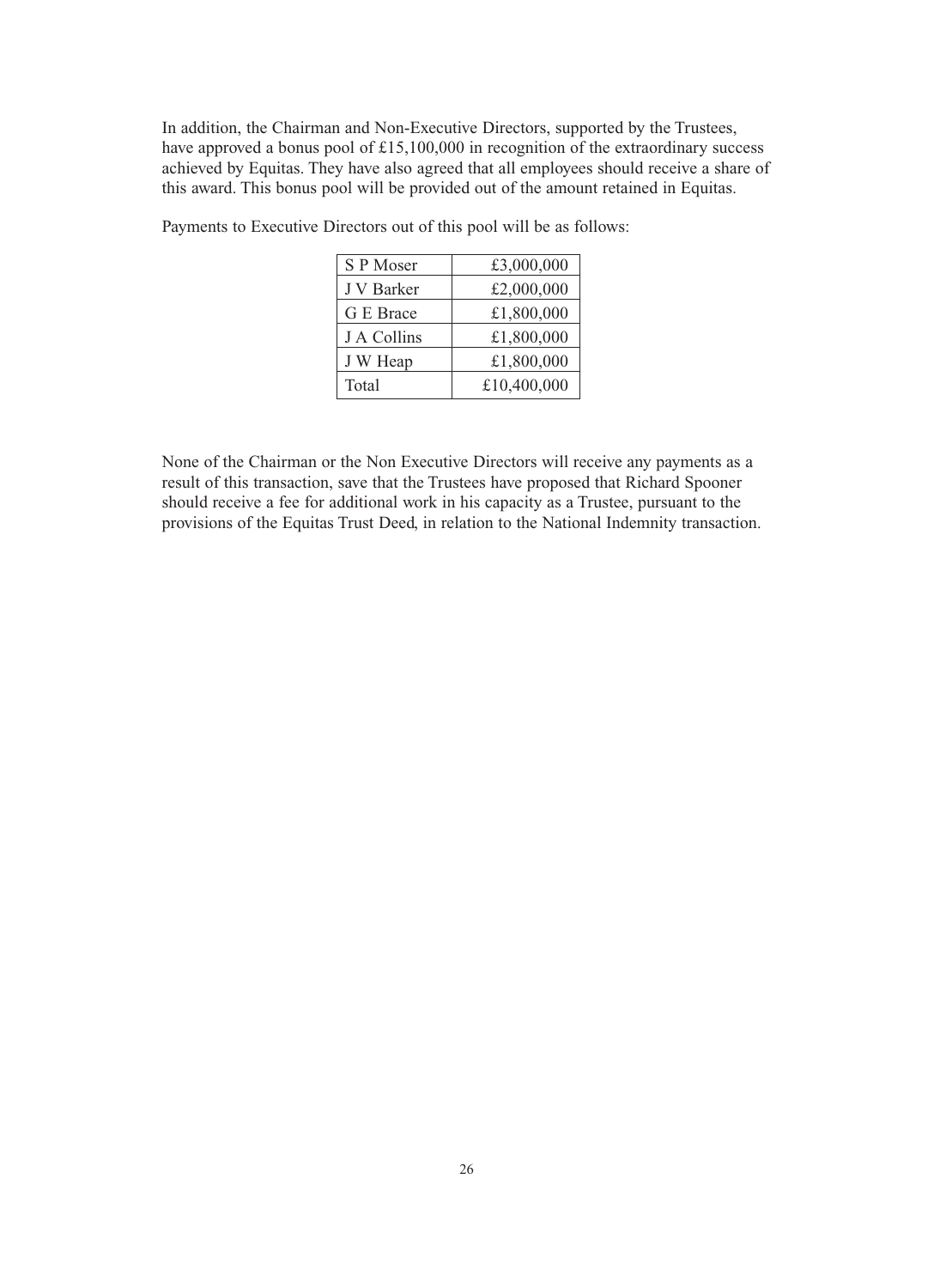## **Schedule I**

# **Outline of Proposed Timetable**

| 5 January 2007       | Last date for receiving replies to attend one of the Reinsured<br>Names' meetings |
|----------------------|-----------------------------------------------------------------------------------|
| 15 January 2007      | Reinsured Names' meeting – Edinburgh                                              |
| 18 January 2007      | Reinsured Names' meeting – Manchester                                             |
| 19 January 2007      | Reinsured Names' meeting – London                                                 |
| 31 March 2007        | Latest date for the fulfilment of the conditions for Phase 1 <sup>*</sup>         |
| Spring / Summer 2007 | Return premium paid (subject to FSA approval)                                     |
| Spring / Summer 2007 | Amendments to FSMA 2000 made                                                      |
| Summer 2007 onwards  | Formal process for applying to High Court for Transfer of<br>Business begins      |
| 31 December 2009     | Latest date for completion of the Transfer of Business<br>(Phase 2)               |
| 2010 or earlier      | Second distribution (subject to FSA approval)                                     |

\*An announcement will be made to Reinsured Names once the conditions have been satisfied.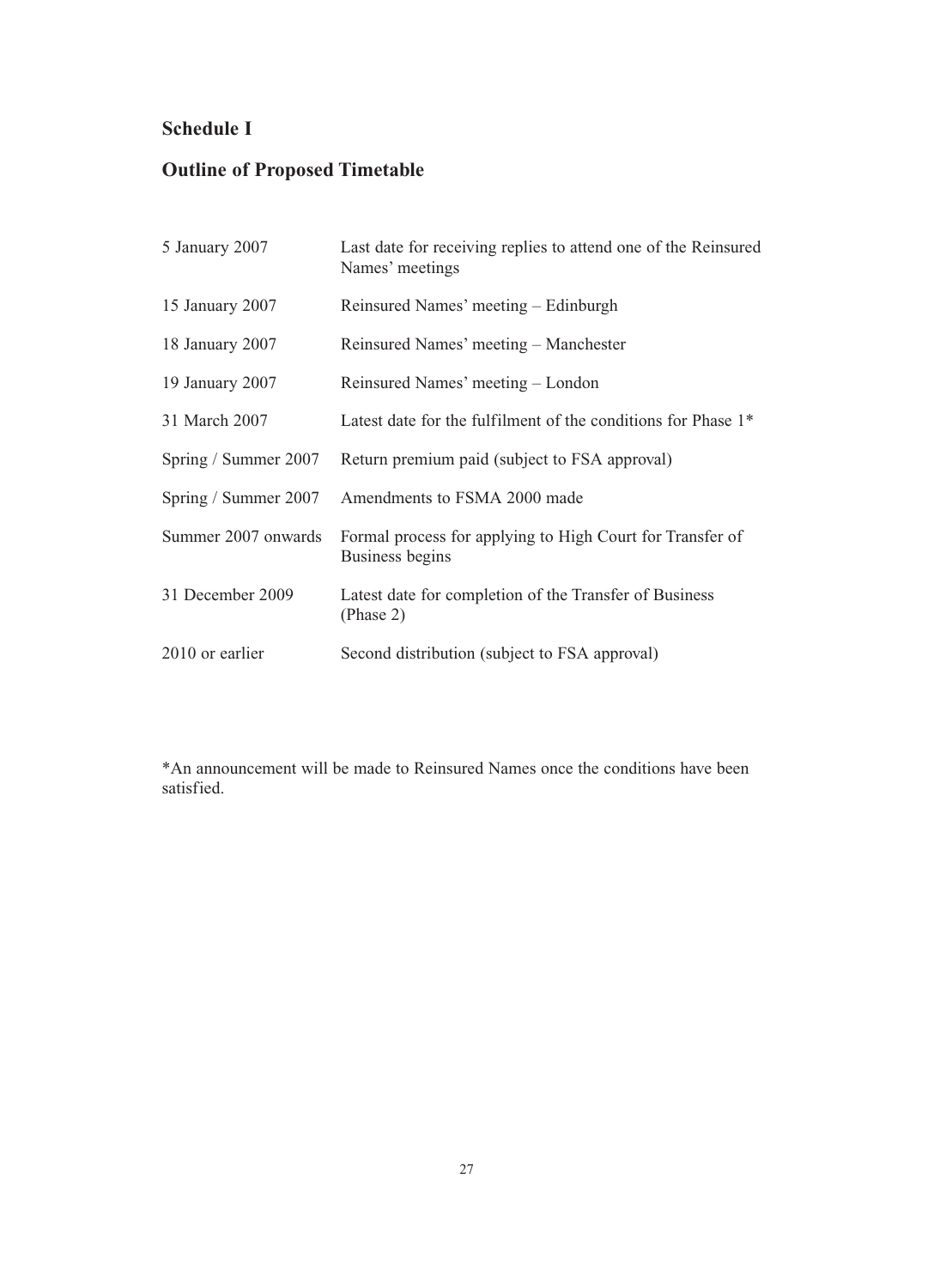### **Part V**

### **Frequently Asked Questions and Answers**

### - **Do I need to do anything now?**

You must confirm that your details are correct, otherwise you will not receive any return premium due to you. If you are the executor or other representative of a deceased Reinsured Name you should also note the additional documents we require from you, as outlined in Part IV Schedule G. You should also tell us if you intend to attend one of the meetings for Reinsured Names.

### - **Will there be any more Open Meetings?**

We do not intend to hold annual Open Meetings. However special Open Meetings may be called in the future, such as before the Transfer of Business.

### - **Will Reinsured Names get a vote?**

No, although any Reinsured Name who wishes to give their views to the Equitas Trustees about the proposed transaction is welcome to do so, either at one of the three meetings or in writing.

#### $\bullet$  **Do I have to keep telling you if I change address? Do my executors have to tell you when I die?**

It is essential that Reinsured Names let us know if their contact details change. We also ask executors and other representatives of deceased Reinsured Names to ensure we have an up to date contact address.

### - **Will you keep sending me your Report and Accounts?**

We intend to provide our Report and Accounts to those who request it. The Report will not contain as much detail as in the past.

#### - **Will you let Reinsured Names know how things are progressing?**

We intend to keep Reinsured Names informed of progress periodically up to the completion of the Transfer of Business.

### **• Do I have to tell HM Revenue & Customs or any other tax authorities about the return premium?**

Our understanding of the tax position is set out in Part IV Schedule G, although we would stress that Reinsured Names should seek their own tax advice in relation to the receipt of return premium.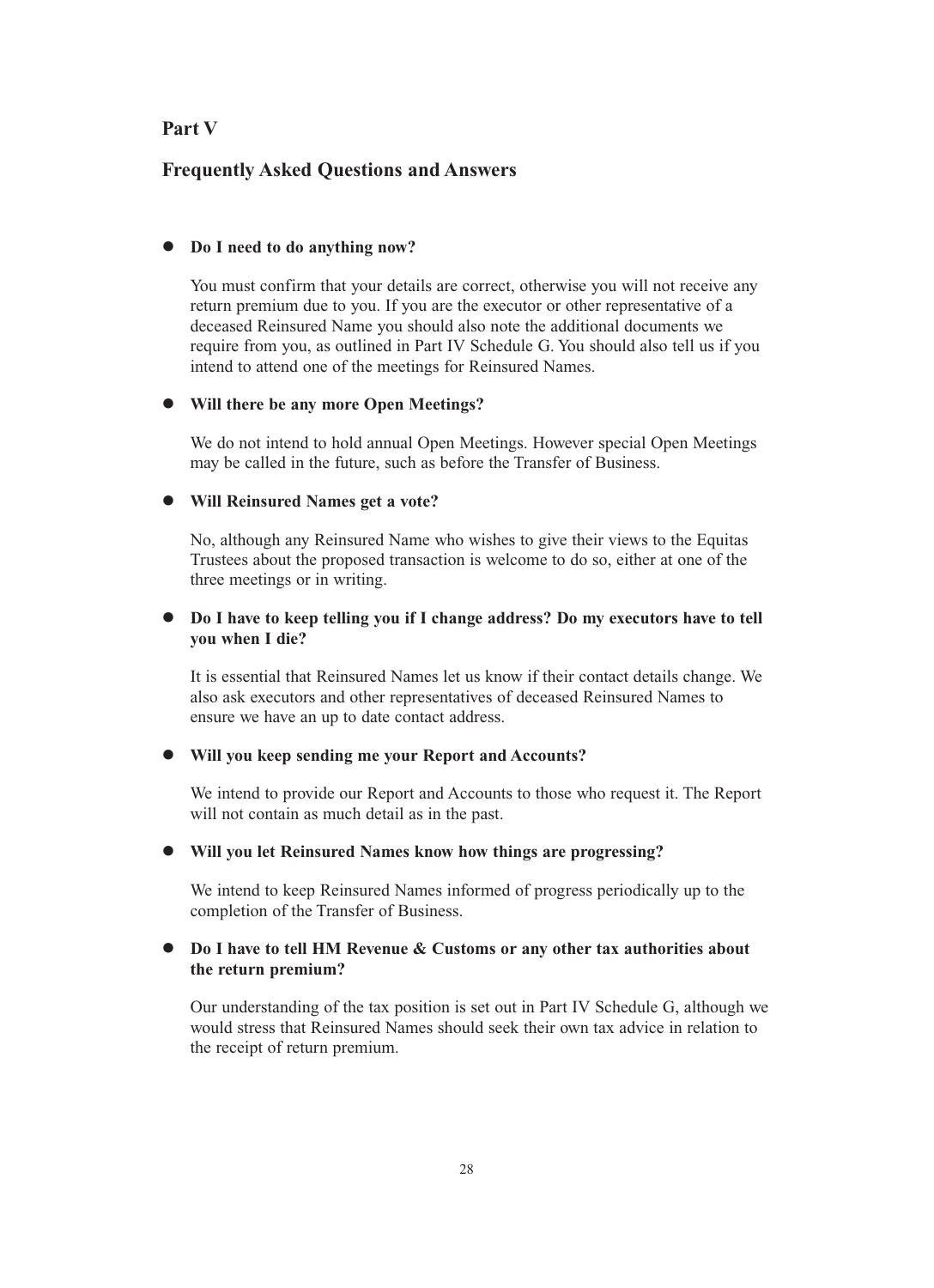### - **Will my executors still need to go through the Re Yorke process to close my estate?**

The Re Yorke process is a procedure under English law to obtain a court order to protect the executors or personal representatives of a deceased Name's estate against any claims against him for having distributed the estate to beneficiaries whilst there is still the potential of a Lloyd's-related claim arising against the estate.

There is not currently, and never has been, an obligation on any executor to obtain a Re Yorke order and whether executors should do so is dependent on the particular circumstances of the Name's estate. In some cases it might be decided, in the light of the National Indemnity transaction, as well as other factors, that the risk of an executor being sued is relatively remote, and clearly the risk is reduced after the National Indemnity reinsurance comes into force, in comparison with the current position. The risk of executors being sued should be even more remote after the Transfer of Business. Nevertheless, the extent of the risk at that stage will be dependent on the particular estate's exposure to foreign claims.

In any event, each executor will need to take his or her own legal advice on this important issue.

#### - **What is the "sealed office copy" of the grant of probate you mention? How do I get one? Is it expensive?**

It is an official copy of the front page of the grant of probate or letters of administration with the court's seal affixed on it. If you do not have a copy, one can be obtained at a cost of £5 by application to the Principal Probate Registry in London or to the District Probate Registry from which the grant was issued.

### - **I was the executor of an estate that was finalised and fully distributed a long time ago. Do I still have to send you the sealed office copy of the grant of probate? Can I get one now?**

Yes. You can use the same procedure outlined above.

### - **My husband/wife/father/mother was a Reinsured Name and died without leaving a will. What do I have to do to claim the return premium?**

You will need to send us a sealed office copy of the letters of administration that should have been issued to allow the estate to be dealt with.

### - **My husband/wife/father/mother was a Reinsured Name. The estate was so small we never bothered with probate. What do we do?**

You must obtain a grant of probate or letters of administration (if there is no Will) and send a sealed office copy to us. The cost is currently £40 to obtain this if your solicitor applies or £50 if you apply for the grant yourself.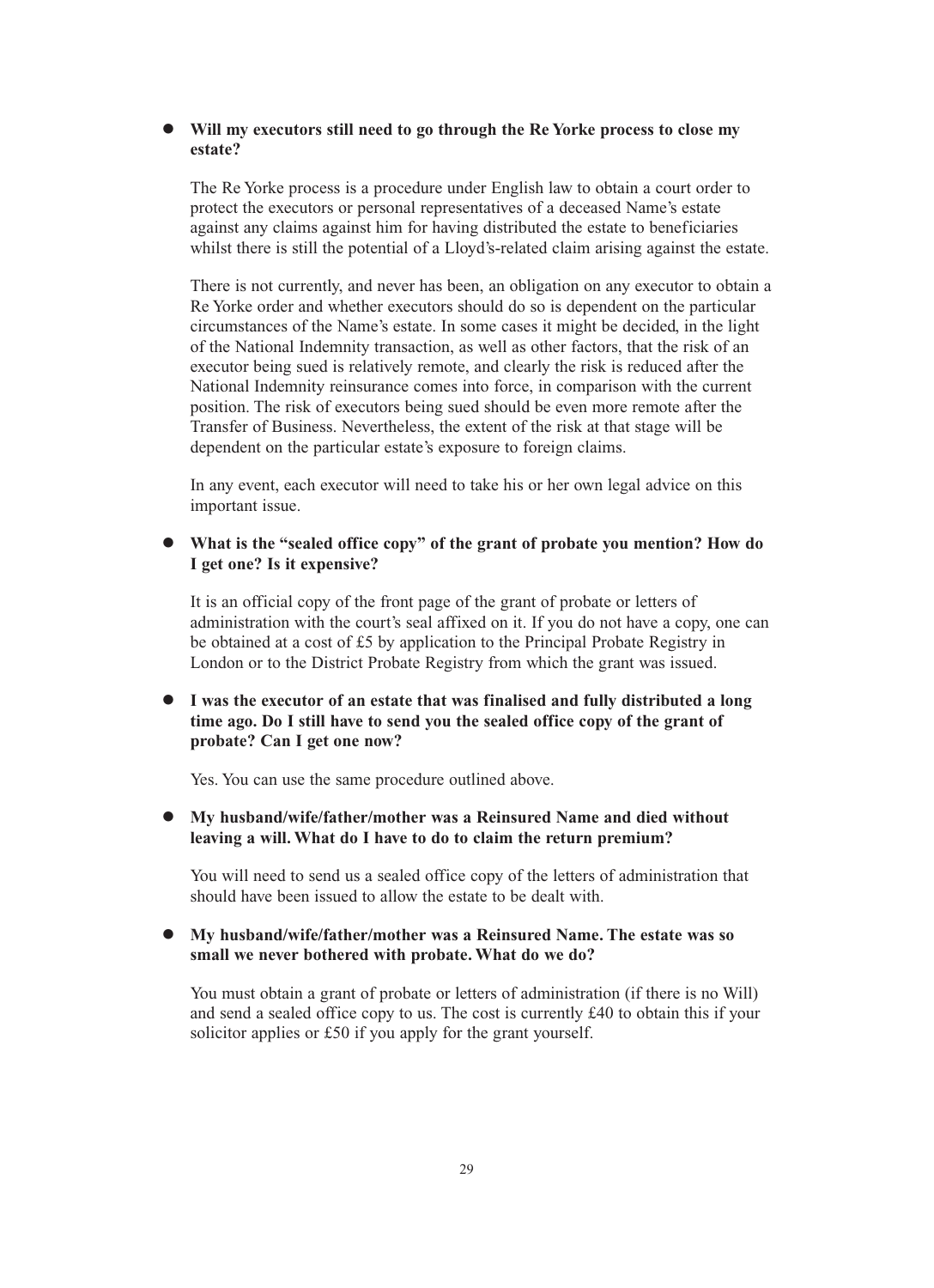### - **Why did you do the transaction in two phases?**

The current legislation would enable us to apply for a Transfer of Business by Reinsured Names, i.e. those with open years who were reinsured directly by Equitas Reinsurance. However, until the legislation is amended as proposed by HM Treasury we cannot do so for all Names who had been directly or indirectly reinsured to close by Reinsured Names (since reinsurance to close is, as its name implies, reinsurance and not a transfer of liabilities). It is not practical to apply for a transfer unless all of the Names' 1992 and prior business can be transferred. Thus the deal needs to be in two phases, the second after the law has been changed.

### - **What exactly will happen at Phase 2? Where will the liabilities be transferred and who will decide this? What factors will be relevant to this decision?**

The Transfer of Business may be to Equitas, Equitas Reinsurance or a specially formed company. National Indemnity has the right to ask us to make the transfer to a specially formed company and, if they do so, they are committed to take ownership of, and provide the regulatory capital for, that company. The factors relevant to such a decision are likely to be a combination of financial, regulatory and tax. However, even if National Indemnity does not exercise its rights initially to ask us to make the transfer to a specially formed company of which it takes ownership, Equitas Holdings or Equitas could sell the entity into which transfer has been made to National Indemnity or an interested third party at a later date. In such eventuality, National Indemnity has a right of first refusal.

#### $\bullet$ **Is Phase 2** *really* **finality?**

The effect of a court sanctioned transfer is that the transferors (the Names in this case) cease, as a matter of English law, to have any continuing liability for the business transferred. We intend as part of the Transfer of Business to seek an order from the High Court to the effect that if any foreign judgments are made against Names which ignore the Transfer of Business, they should not be enforced by the High Court.

It is theoretically possible that policyholders may nevertheless make claims against Names in overseas jurisdictions arguing that the Transfer of Business should not be recognised by the courts of those jurisdictions. Equitas will therefore attempt to take steps in the major relevant jurisdictions to protect Names from such action, to the extent that the laws of such jurisdictions permit this.

In the unlikely event that any claims are, nevertheless, brought against Names, National Indemnity has agreed to indemnify them within the limits of the reinsurance cover. However, as a condition for such indemnity cover, Names must ensure that they keep National Indemnity informed of any action or claim (actual or threatened) brought against them and generally permit National Indemnity to control the conduct of any such action or claim.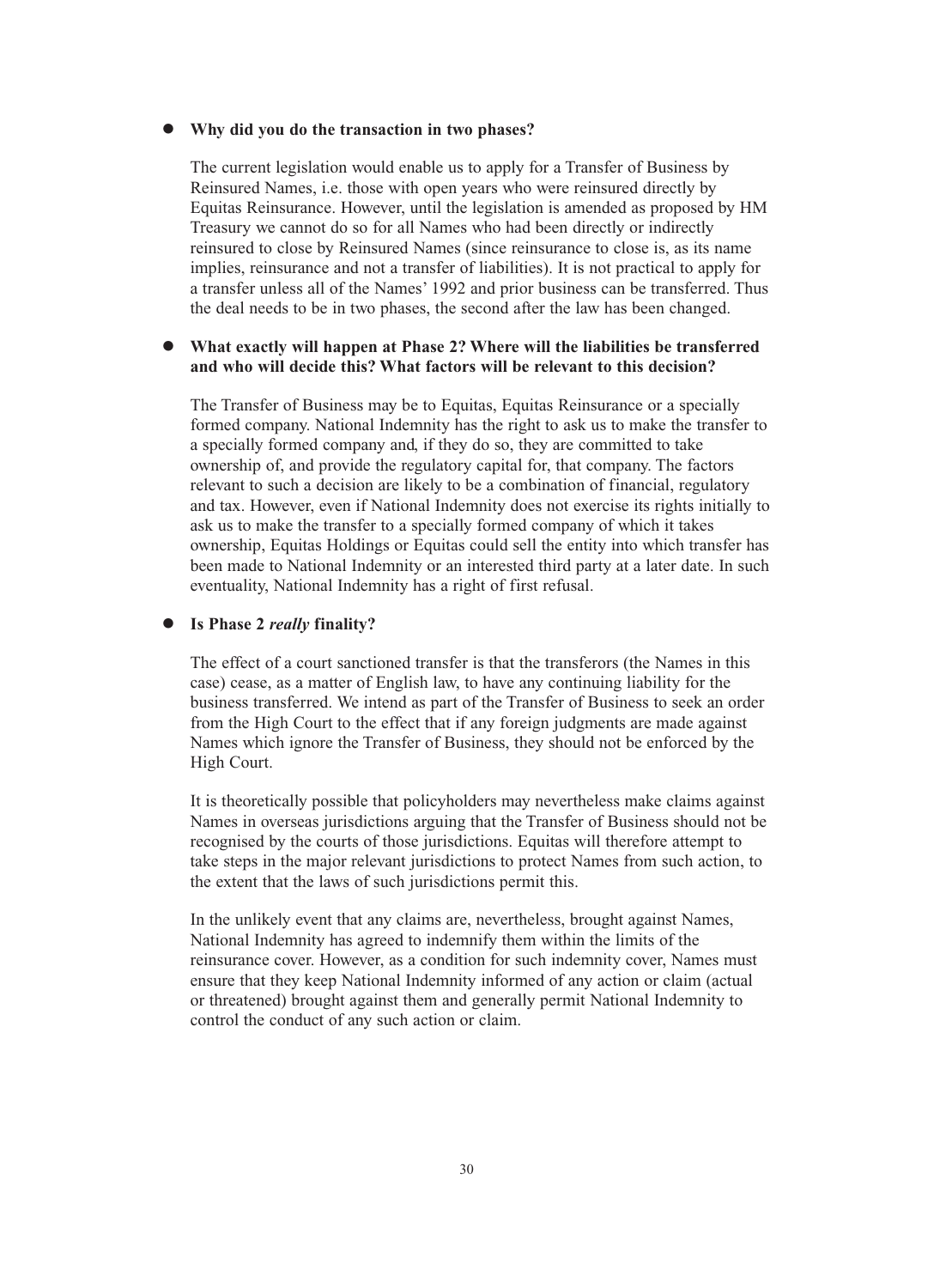### - **What happens if the Transfer of Business does not occur or it occurs but it is not ultimately recognised in relevant overseas jurisdictions?**

If the Transfer of Business is not successful, for whatever reason, then Equitas will retain the US\$5.7 billion reinsurance cover from National Indemnity. If the Transfer of Business is successful, but some jurisdictions do not recognise the Transfer, Reinsured Names will, subject to the limit of the reinsurance cover, still have the protection of an indemnity from National Indemnity.

### - **Are Lloyd's legally bound to pay the £90 million?**

The payment of the £90 million needs to be approved at an Extraordinary General Meeting of the current membership of Lloyd's.

### - **Do you anticipate objections from policyholders to the Transfer of Business?**

We believe that the Transfer of Business will improve the position for policyholders, so we see no valid reason why they should object.

### - **Why can't you pay out all the return premium sooner?**

The £50 million return premium at Phase 1 is the maximum that the FSA have said they would consider at this point. Equitas will make further distributions as soon as it can, taking into account the funds which must be retained as regulatory capital and other constraints.

### - **How secure is National Indemnity and what would happen if it were to become insolvent?**

National Indemnity is one of the few insurance companies in the world to have a AAA insurer financial strength rating from Standard & Poor's, indicating that the prospect of its insolvency is extremely remote.

If the rating of National Indemnity falls below AA- before the Transfer of Business, the contract requires National Indemnity to provide security for the remaining reinsurance and run-off obligations. This arrangement will provide significant protection for Reinsured Names and policyholders. However, if National Indemnity were to become insolvent shortly after such a rating downgrade, it is theoretically possible that National Indemnity would not, as a matter of law, be able to provide such security.

### - **What happens to all Equitas' investments?**

Apart from the £172 million retained, all our investments are passed to National Indemnity as part of the premium. National Indemnity's reinsurance obligations are in no way linked to the future performance of those assets.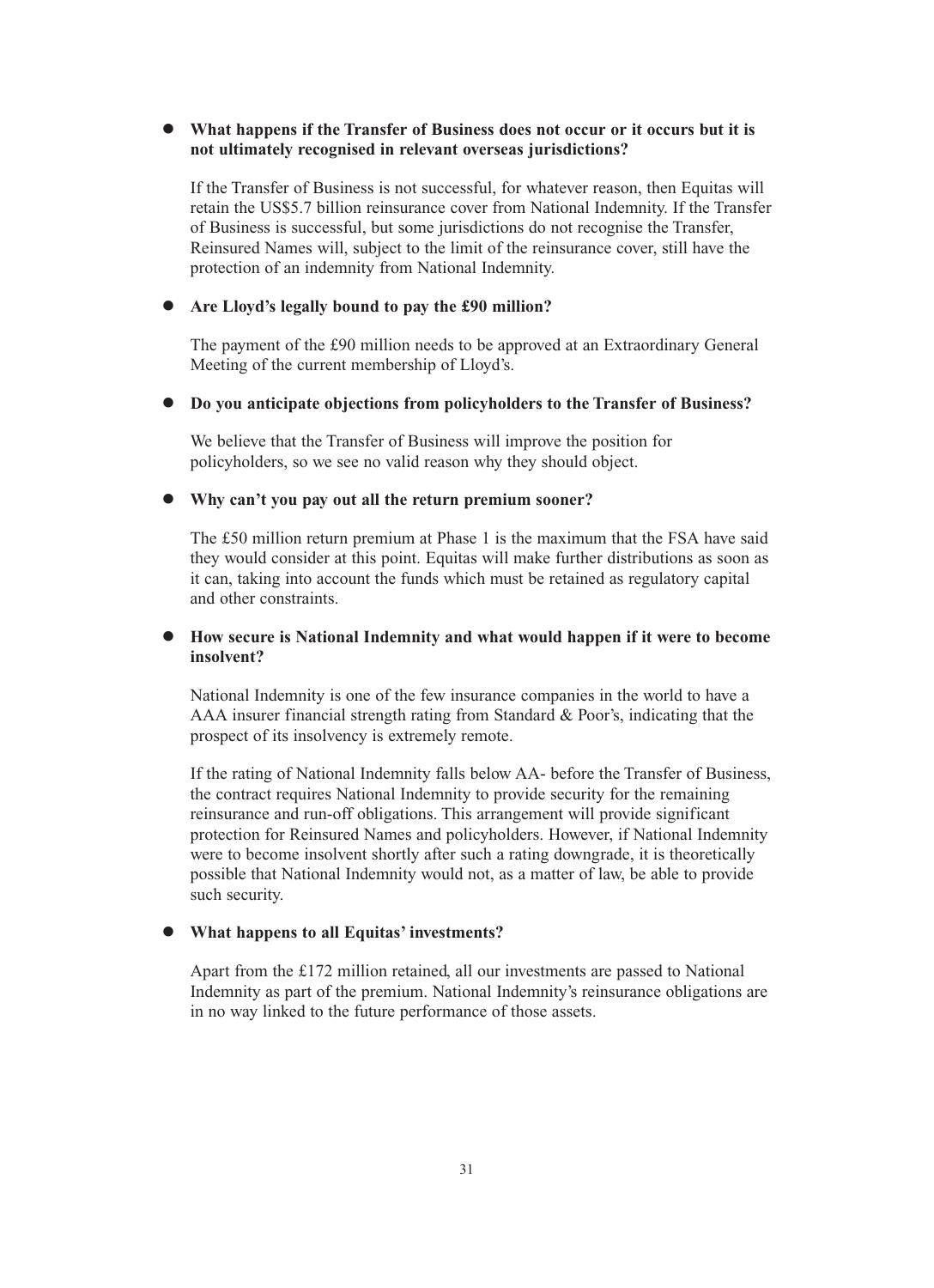### - **What happens to Equitas and the Equitas Trustees after the Transfer of Business has occurred?**

There is no simple answer to this question at this point. However some kind of residual responsibilities will have to be discharged until the FSA is satisfied that the shareholders/Directors of Equitas can dismantle their businesses and end their roles.

### - **The net undiscounted reserve figure of US\$8.7 billion that you quote does not seem to reconcile with the figure in the 31 March 2006 Accounts. Why is this?**

The main reason is that the US\$8.7 billion figure does not include the provision for operating expenses because these will be the responsibility of National Indemnity.

Whilst we have done our best to anticipate a number of your questions, we encourage anyone with additional questions to attend one of the Reinsured Names' meetings.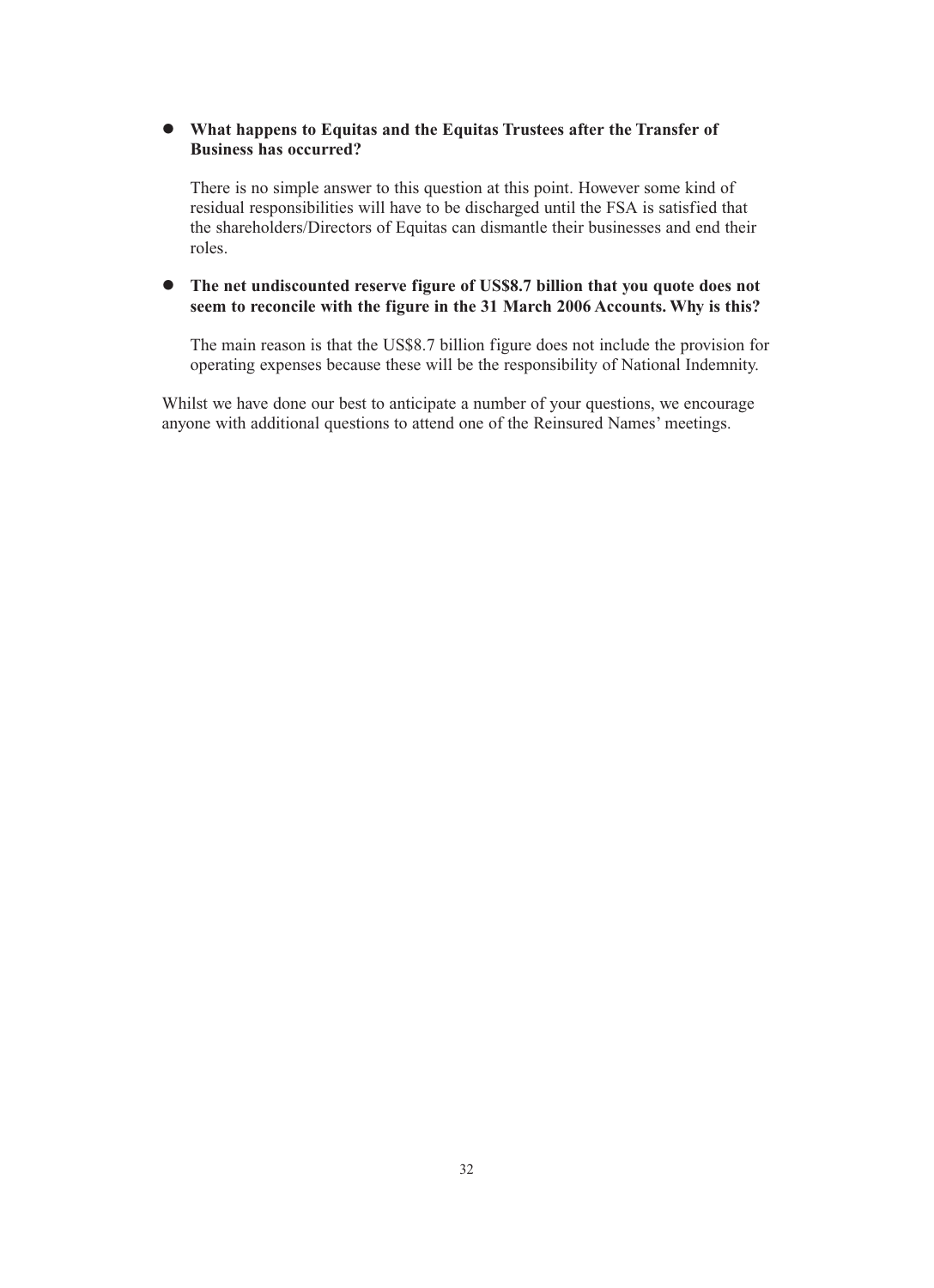### **Part VI**

### **Glossary**

This part sets out the defined meanings of words and expressions used in this document with capitalised initial letters;

*Berkshire Hathaway* means Berkshire Hathaway Inc., the parent company of National Indemnity**;**

*Equitas* means Equitas Limited, a direct wholly-owned subsidiary of Equitas Reinsurance, to which the insurance liabilities of Equitas Reinsurance have been retroceded, or such other member of the Equitas Group as the context may require;

*Equitas American Trust Fund* (the "EATF") means the trust fund that was established at the time of R&R to secure the payment by Equitas of US dollar claims on behalf of Reinsured Names. The EATF took the assets (together with some additional funding) of those Reinsured Names which were primarily held in the Lloyd's American Trust Funds;

*Equitas Group* means Equitas Holdings Limited and its direct and indirect whollyowned subsidiaries, Equitas Reinsurance, Equitas Limited and EMSL;

*Equitas Holdings Limited* is the holding company of the Equitas Group;

*EMSL* means Equitas Management Services Limited, the management services company of the Equitas Group;

*Equitas Reinsurance* means Equitas Reinsurance Limited, a wholly-owned subsidiary of Equitas Holdings Limited;

*Equitas Retrocession* means the retrocession agreement between Equitas and Equitas Reinsurance dated 3 September 1996 by which Equitas Reinsurance retroceded to Equitas its liabilities under the RROC;

*Executive Directors* means the Executive Directors of Equitas;

*FSA* means the Financial Services Authority, the regulator of the financial services industry in the UK;

*FSMA 2000* means the Financial Services and Markets Act 2000;

*IBNR* means incurred but not reported claims;

*LTIP* means the Long Term Incentive Plan for the Executive Directors and senior staff of Equitas;

*Name* means a member of Lloyd's (where the context requires also includes former Names and the estates and representatives of Names who have died) in his capacity as an underwriter of 1992 and prior non-life business at Lloyd's;